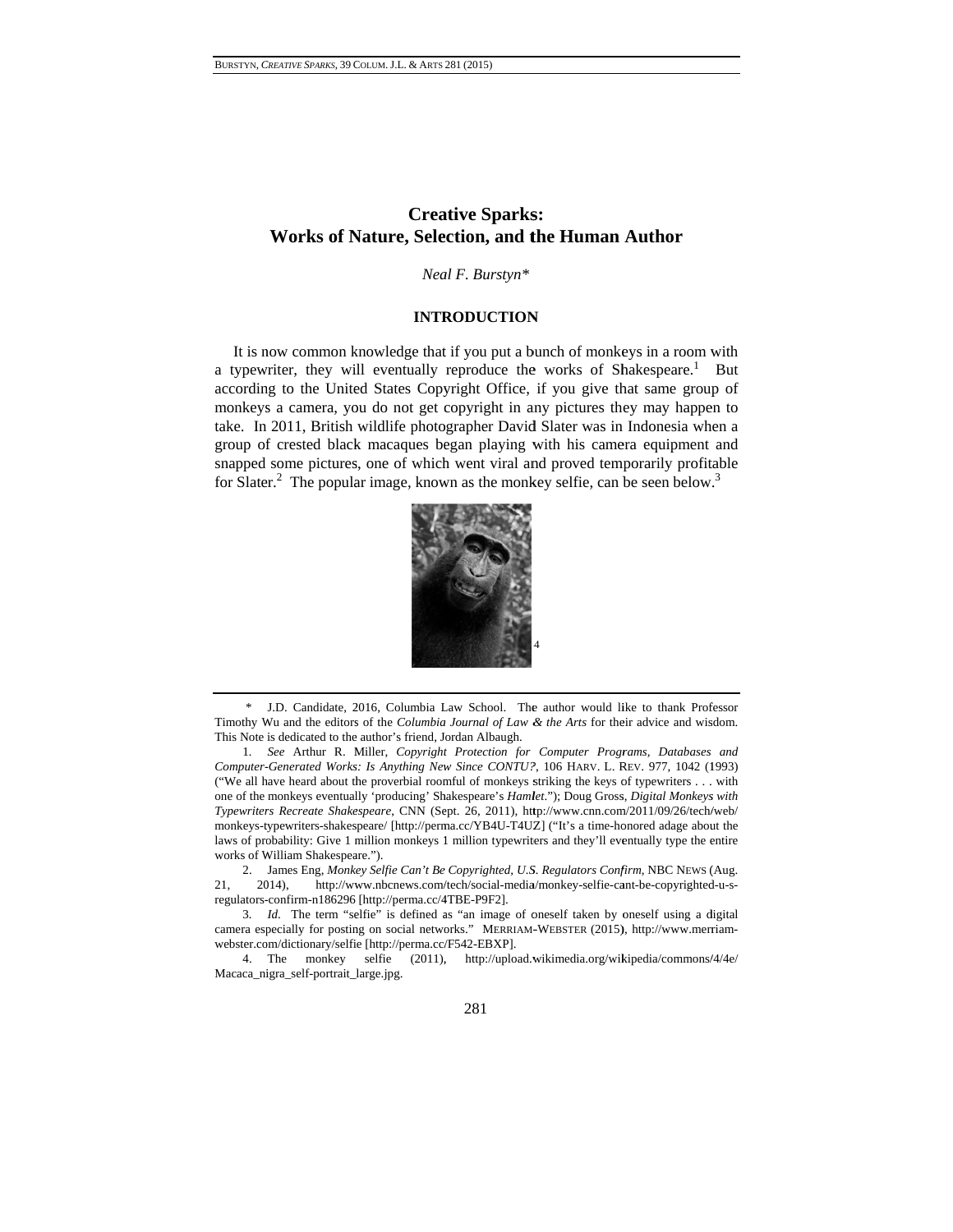The image became the source of dispute when Wikipedia refused Slater's request to remove the image from its website and asserted that the photograph was taken by an animal and was therefore uncopyrightable.<sup>5</sup> Seemingly in response to this squabble, the Copyright Office updated the section on the "human authorship" requirement in the Third Edition of its Compendium, stating that it "will not register works produced by nature, animals, or plants" and cites, *inter alia*, "[a] photograph taken by a monkey" as an example.<sup>6</sup> Referring to *Burrow-Giles* Lithographic Co. v. Sarony,<sup>7</sup> the Compendium asserts that "[t]o qualify as a work of 'authorship' a work must be created by a human being" and "[w]orks that do not satisfy this requirement are not copyrightable."<sup>8</sup>

Given the Copyright Office's explicit rejection of any cognizable copyright protection in photographs taken by a monkey, any legal action taken by Slater is likely to fail.<sup>9</sup> Although Slater's situation appears to be an open and shut case when viewed in isolation, the occurrence triggers larger issues, especially where artists may be prevented from capitalizing on works that are capable of producing substantial income.<sup>10</sup>

This Note seeks to break down and understand the Copyright Office and circuit courts' aversion to recognizing a protectable copyright interest in works "authored" by nature and explore any inconsistencies. It seems clear that something in the copyright system is out of sync with reality when countless works of little to no cultural significance can claim copyright protection, while other works that exhibit far more intellectual, physical, or monetary investment will be left defenseless. The monkey selfie debacle and other examples will be used as specimens for understanding the issues at play, as other cases and theories are investigated.

Part I will evaluate the constitutional requirements for copyright, namely originality and authorship. Part II will compare and contrast the different consequences and policy concerns raised by either granting or denying authors like

 <sup>5.</sup> Danny Cevallos, *When a Monkey Takes a Selfie . . .* , CNN OPINION (Aug. 18, 2014), http:// www.cnn.com/2014/08/08/opinion/cevallos-monkey-selfie-copyright/ [http://perma.cc/8SDQ-F2H4]. 6. U.S. COPYRIGHT OFFICE, COMPENDIUM III: COPYRIGHT OFFICE PRACTICES §313.2 (2014).

 <sup>7.</sup> Burrow-Giles Lithographic Co. v. Sarony, 111 U.S. 53, 58 (1884) ("An author in that sense is 'he to whom anything owes its origin; originator; maker; one who completes a work of science or literature."

 <sup>8.</sup> COMPENDIUM III, *supra* note 6, §313.2.

 <sup>9.</sup> Although the Copyright Act requires registration of a copyright claim prior to any civil action, a civil action may still be instituted where registration has been refused. 17 U.S.C. § 411(a) (2012). But courts have recognized that the Register "has the authority to interpret the copyright laws" and "its interpretations are entitled to judicial deference if reasonable." Marascalco v. Fantasy, Inc., 953 F.2d 469, 473 (9th Cir. 1991). The Compendium, as an internal agency manual, does not garner *Chevron* deference, but is deferred to "only to the extent that those interpretations have the 'power to persuade.'" Christensen v. Harris Cnty., 529 U.S. 576, 587 (2000).

 <sup>10.</sup> Anthony Bond, *Monkey Selfie: US Officials Rule that NOBODY Owns the Copyright on Cheeky Image that Went Viral*, MIRROR (Aug. 22, 2014), http://www.mirror.co.uk/news/world-news/ monkey-selfie-officials-rule-nobody-4088663 ("Mr. Slater said: 'It makes me very angry, I'm a professional photographer—it costs me over £2,000 to do the trip. It's my livelihood. You take 20,000 shots to get one image that sells, it was potentially a good earner for me, I've lost over £10,000 pounds because of it.'").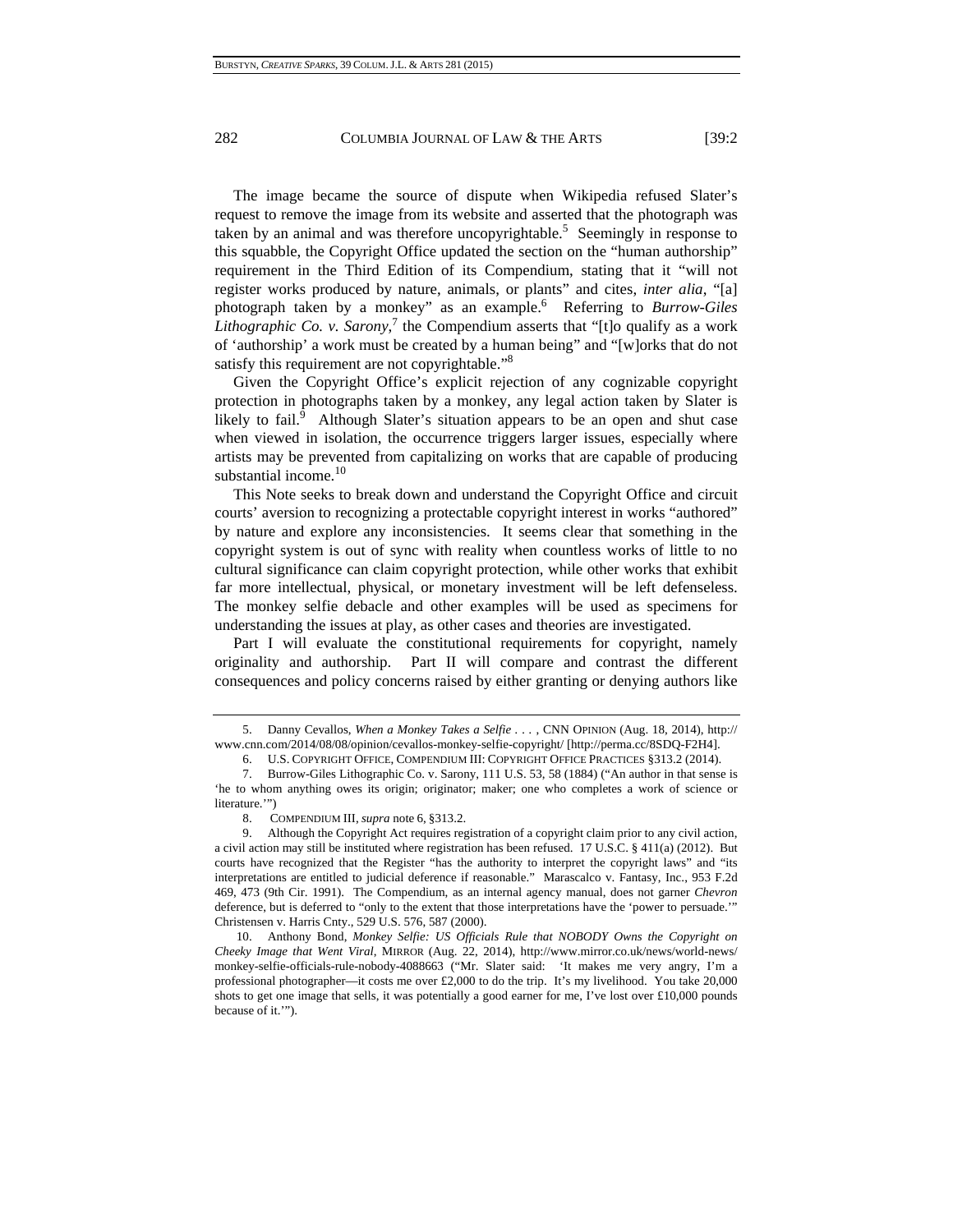Slater a copyright interest in their work. As will be shown, denying Slater and others copyright only serves to discredit artistic selection and reduce the number of works being disseminated. In Part III, the Note will propose a two pronged test that on the one hand satisfies the narrow confines of obtaining a copyright claim, while maintaining a strong public domain on the other. Finally, in Part IV, the Note will discuss how the issues presented in the preceding sections are relevant to the discussion of machine- or computer-generated works and that many of the same policy concerns arise and lead to similar conclusions. The Note, at its core, will argue that selection, in combination with constructing the circumstances that led to the existence of the work, can, in certain situations, constitute sufficient originality and authorship to warrant copyright protection for certain works and their authors.

### **I. THE CONSTITUTIONAL REQUIREMENTS**

The Compendium's explicit rejection of extending copyright protection to works "produced by nature, animals, or plants" does not lack cognizable grounding in the Copyright Act or the judicial interpretation of it. Copyright protection subsists in "original works of authorship fixed in any tangible medium of expression."<sup>11</sup> Thus, the copyright statutory framework can be boiled down to three essential components: (1) originality; (2) authorship (which constitutes the bulk of Part I's analysis); and (3) fixation (which is not the subject of the present investigation, but can prove fatal and problematic for works incorporating natural elements).<sup>12</sup> Both "original" and "authorship" are conspicuously missing from the definitions provided in §101 of the Copyright Act and yet, as will be shown, each component finds its way into analyzing whether a work of nature contains any copyrightable elements, and that analysis is essential to understanding the processes and logic at work.13

### **A. ORIGINALITY**

The originality requirement for copyright protection is no stranger to judicial scrutiny, as it is "[t]he *sine qua non* of copyright" and is "a constitutional requirement."14 As the Supreme Court has recognized, the bar for what constitutes sufficient originality to obtain copyright protection in a work is astoundingly low, finding that "[t]he vast majority of works make the grade quite easily, as they possess some creative spark, 'no matter how crude, humble or obvious' it might be." $15$ 

The sufficiency of originality contributed to a work need only be more than a

 <sup>11. 17</sup> U.S.C. § 102(a) (2012).

<sup>12</sup>*. See* Kelley v. Chi. Park Dist., 635 F.3d 290 (7th Cir. 2011). For an in-depth discussion of how the Seventh Circuit erred in that case, see Lily Ericsson, *Creative Quandary: The State of Copyrightability for Organic Works of Art*, 23 SETON HALL J. SPORTS & ENT. L. 359 (2013).

<sup>13</sup>*. See* 17 U.S.C. § 101 (2012).

 <sup>14.</sup> Feist Publ'ns v. Rural Tel. Serv. Co., Inc., 499 U.S. 340, 345–346 (1991).

<sup>15</sup>*. Id*.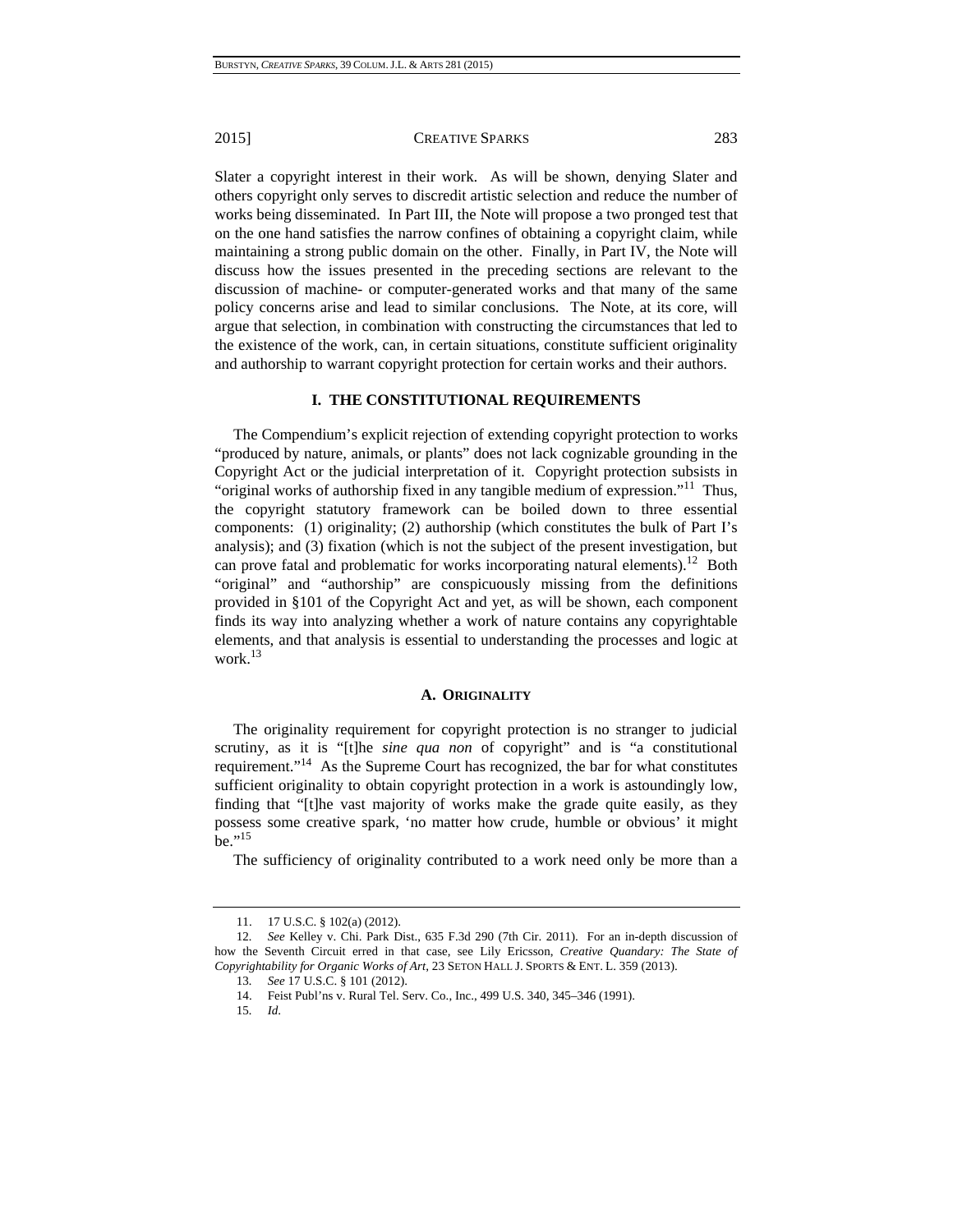"merely trivial" variation to fall within the protective confines of copyright.<sup>16</sup> More importantly, the Second Circuit in *Alfred Bell v. Catalda Fine Arts* stated that the contribution itself does not even require original intent at the point of creation; only later conscious selection, finding that an author's bad eyesight or a variation caused by a sudden clap of thunder, could provide sufficient copyrightable variation.17 Given the creation-friendly bar set by our courts, countless "works" of little to no significance will garner copyright protection.<sup>18</sup>

And yet, while shopping lists and millions of human selfies taken daily will make the grade, potentially labor intensive works incorporating natural elements (and their authors) will be excluded from claiming copyright protection.<sup>19</sup> If we look in isolation at whether the monkey selfie is "original" in the common sense of the word, it certainly passes muster if its sudden popularity serves as any evidentiary proof.<sup>20</sup> But originality is not on its own sufficient for copyright protection.

### **B. AUTHORSHIP**

Although the term "original" may make or break a copyright claim, it cannot be understood without reference to the author, who is at "the heart of copyright."<sup>21</sup> As the Supreme Court has interpreted it, "original" and "authorship" are to be considered in tandem. "Original . . . means only that the work was independently created by the author (as opposed to copied from other works), *and* that it possesses at least some minimal degree of creativity."<sup>22</sup> Thus, to claim copyright protection over a work containing the requisite creative spark, an author must be "he to whom anything owes its origin; originator; maker."<sup>23</sup>

The simplicity of the Supreme Court's definition is deceiving. If all the

 22. Feist Publ'ns v. Rural Tel. Serv. Co., Inc., 499 U.S. 340, 345 (1991) (quoting M. NIMMER & D. NIMMER, 1 COPYRIGHT §§ 2.01[A], [B] (1990)) (emphasis added).

 <sup>16.</sup> Alfred Bell & Co. v. Catalda Fine Arts, 191 F.2d 99, 103 (2d Cir. 1951).

<sup>17</sup>*. Id.* at 105 ("A copyist's bad eyesight or defective musculature, or a shock caused by a clap of thunder, may yield sufficiently distinguishable variations. Having hit upon such a variation unintentionally, the 'author' may adopt it as his and copyright it.").

 <sup>18.</sup> Jessica Litman, *The Public Domain*, 39 EMORY L. J. 965, 974 (1990) ("Copyright vests automatically in your shopping lists, your vacation snapshots, your home movies, and your telephone message slips."); David Nimmer, *Copyright in the Dead Sea Scrolls: Authorship and Originality*, 38 HOUS. L. REV. 1, 177 (2001) ("Copyright protection applies equally to works of 'high authorship' and to works of emphatically 'low authorship.'").

 <sup>19.</sup> Darrell Etherington, *Instagram Reports 90M Monthly Active Users, 40M Photos Per Day and 8500 Likes Per Second*, TECHCRUNCH (Jan. 17, 2013), http://techcrunch.com/2013/01/17/instagramreports-90m-monthly-active-users-40m-photos-per-day-and-8500-likes-per-second/ [http://perma.cc/ A7RT-DETA] (As of 2013, forty million images are uploaded to Instagram every day.).

 <sup>20.</sup> Olivier Laurent, *Monkey Selfie Lands Photographer in Legal Quagmire*, TIME (Aug. 6, 2014), http://time.com/3393645/monkey-selfie-lands-photographer-in-legal-quagmire/ [http://perma.cc/6BDM-KPD2] ("The image was an instant Internet phenomenon, guaranteeing financial success for the British photographer.")

 <sup>21.</sup> Jane C. Ginsburg, *The Concept of Authorship in Comparative Copyright Law*, 52 DEPAUL L. REV. 1063, 1064 (2002).

 <sup>23.</sup> Burrow-Giles Lithographic Co. v. Sarony, 111 U.S. 53, 58 (1884).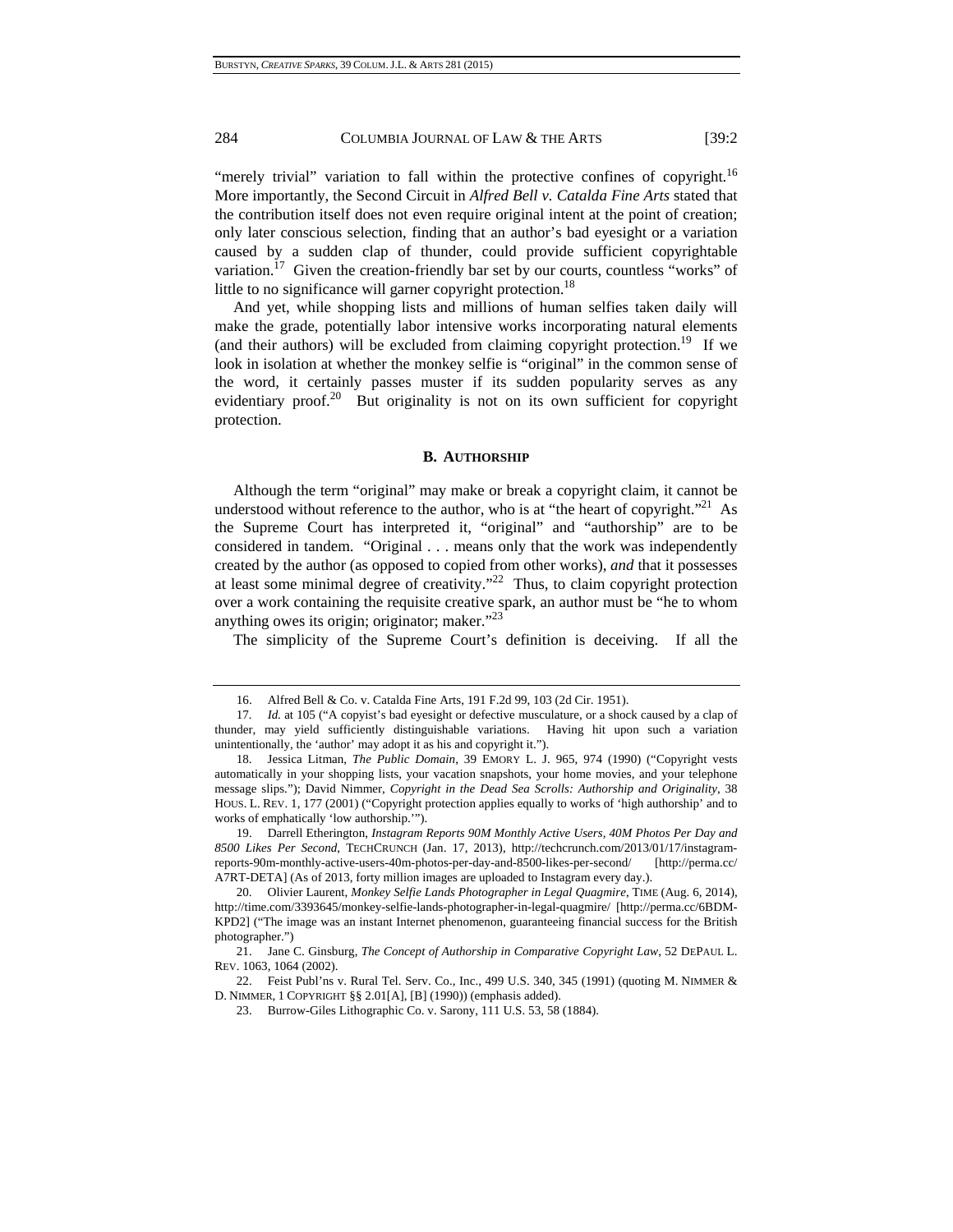peripheral nuances of copyright jurisprudence can be stripped away, the central tug of war taking place is that between promoting creation and dissemination of works for the public good on the one hand, and granting authors a monopoly over their creative expressions on the other.<sup>24</sup> The intellectual property clause gives Congress the power to "promote the progress of science and useful arts, by securing for limited times to authors and inventors the exclusive right to their respective writings and discoveries."  $25$  The rights awarded to authors are therefore the wellspring as well as the cost we pay for the copyright schema.

What constitutes authorship? What constitutes creation? We would like to think that authors and artists conjure up original thoughts and give them form through their expression, but the "process of authorship, however, is more equivocal than that romantic model admits" and authorship is closer to selection, arrangement and translation of preexisting elements than pure original creation.<sup>26</sup> But this is not unexplored territory for copyright disputes. The defendant in *Burrow-Giles* asserted that a photograph, "being a reproduction, on paper, of the exact features of some natural object, or of some person, is not a writing of which the producer is the author."<sup>27</sup> The Court rejected this assertion, finding that the photograph in question was the plaintiff's "own original mental conception," as he had, *inter alia*, posed the subject (Oscar Wilde), selected the costume and the draperies and had arranged the light and shade, all of which came together in the picture to constitute a cognizable copyright.28

Of course, despite being able to claim the safety of copyright protection in his photograph, Sarony certainly could not claim copyright over the act of taking photographs, over Oscar Wilde's face or body, or over the act of arranging the draperies or choices of light and shade in general.<sup>29</sup> Their selection and arrangement, though, proves that in copyright, the whole is greater than the sum of its parts. Thus, the Supreme Court recognized protection in factual compilations "so long as they are made independently by the compiler and entail a minimal degree of creativity."30 Factual compilations may have a cognizable copyright,

 <sup>24.</sup> Peter Jaszi, *Toward a Theory of Copyright: The Metamorphoses of "Authorship"*, 1991 DUKE L.J. 455, 463 (1991) ("On the one hand, copyright aims to promote public disclosure and dissemination of works of 'authorship'; on the other hand, it seeks to confer on the creators the power to restrict or deny distribution of their works."); *see also* Golan v. Holder, 132 S. Ct. 873, 889 (2012) ("Our decisions correspondingly recognize that 'copyright supplies the economic incentive to create *and disseminate* ideas.'") (quoting Harper & Row, Publishers, Inc. v. Nation Enters., 471 U.S. 539, 558 (1985)).

 <sup>25.</sup> U.S. CONST. art. 1. § 8, cl. 8.

<sup>26</sup>*. See* Litman, *supra* note 18, at 966.

<sup>27</sup>*. Burrow-Giles*, 111 U.S. at 56.

<sup>28</sup>*. Id.* at 60.

 <sup>29. 17</sup> U.S.C. § 102(b) (2012) ("In no case does copyright protection . . . extend to any idea, procedure, process, system, method of operation . . . ."); Toney v. L'Oreal USA, Inc., 406 F.3d 905, 910 (7th Cir. 2005) ("A person's likeness—her persona—is not authored and it is not fixed."); Aliotti v. R. Dakin & Co., 831 F.2d 898, 901 (9th Cir. 1987) ("Appellants therefore may place no reliance upon any similarity in expression resulting from either the physiognomy of dinosaurs or from the nature of stuffed animals.").

 <sup>30.</sup> Feist Publ'ns v. Rural Tel. Serv. Co., Inc., 499 U.S. 340, 348 (1991).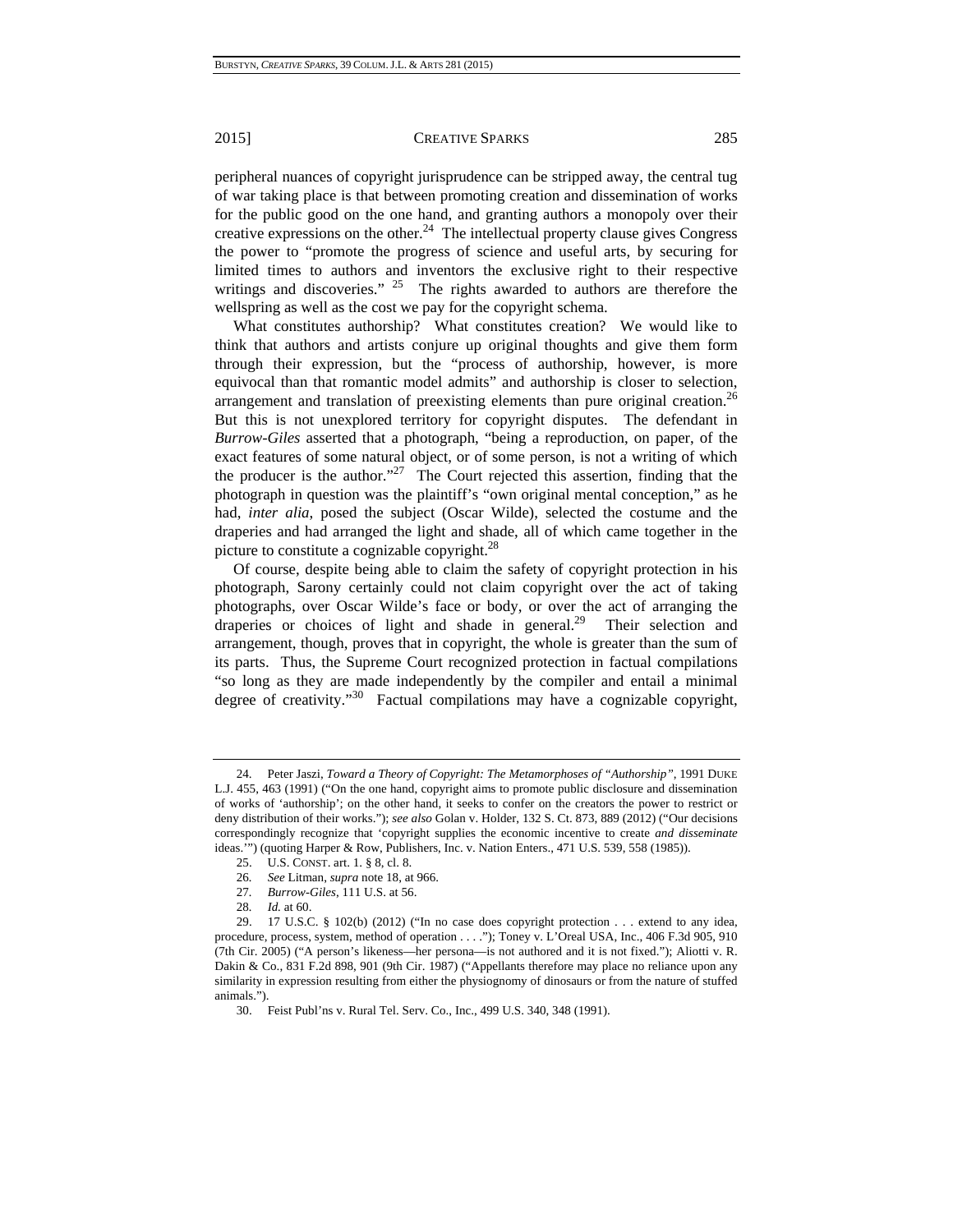albeit "thin," but a copyright nonetheless.<sup>31</sup>

More importantly for the case at hand and others like it, "United States case law admits the possibility of what I will call 'accidental authorship,' creativity stumbled upon rather than summoned as an act of will."<sup>32</sup> The Second Circuit recognized in *Bell* that the accidental author could adopt (select) the accident as his own and claim copyright over it. Thus, as in the initial purposeful creation, the later selection of the fortuitously stumbled upon variation can supply a cognizable copyright claim, as long as its adoption, accidental or not, was intentional.<sup>33</sup> Intent, it would seem, carries with it force as a central principle in authorship.<sup>34</sup>

To reify this assertion, intent carries considerable weight in joint works.<sup>35</sup> How the circuit courts adjudicate claims of joint authorship is illuminating where, at least in both the Second and Ninth Circuits, manifestations of intent to be joint authors is dispositive.<sup>36</sup> Thus we see that intent to author plays a crucial role in the copyright framework.

### **II. APPLICATION, APPARENT RATIONALE, AND INCENTIVES**

Applying the above principles to Slater's situation, he did not "make" the image in the normal sense of the word and is arguably not a traditional author.<sup>37</sup> He was not holding the camera and he did not press the shutter button.<sup>38</sup> But it is well established that an author need not be the *physical* composer in actuality, i.e., the one whose hands hold and use the tools that produce the work, such as the pen, computer keyboard, or camera.<sup>39</sup>

36*. See* Richlin v. Metro-Goldwyn-Mayer Pics., Inc., 531 F.3d 962, 969 (9th Cir. 2008) (holding that objective manifestations of a shared intent to be coauthors is one factor in considering whether a work is jointly authored); Thomson v. Larson, 147 F.3d 195, 202 (2d Cir. 1998) (holding that "a specific finding of mutual intent remains necessary" for co-authorship).

37*. See* Cmty. for Creative Non-Violence v. Reid, 490 U.S. 730, 737 (1989) ("As a general rule, the author is the party who actually creates the work, that is, the person who translates an idea into a fixed, tangible expression entitled to copyright protection.").

 38. Abby Phillip, *If a Monkey Takes a Selfie in the Forest, Who Owns the Copyright? No One, Says Wikimedia*, WASH. POST: THE INTERSECT (Aug. 6, 2014), http://www.washingtonpost.com/news/ the-intersect/wp/2014/08/06/if-a-monkey-takes-a-selfie-in-the-forest-who-owns-the-copyright-no-onesays-wikimedia/ [http://perma.cc/3UFM-3QFQ] (Slater set up the equipment, but "the monkeys had grabbed his camera and started snapping pictures.").

39*. See* Adrien v. S. Ocean, 927 F.2d 132, 135 (3d Cir. 1991) ("These writers are entitled to copyright protection even if they do not perform with their own hands the mechanical tasks of putting the material into the form distributed to the public."); Ginsburg, *supra* note 21, at 1072 ("[A]uthorship places mind over muscle . . . .").

<sup>31</sup>*. Id.* at 349 ("This inevitably means that the copyright in a factual compilation is thin.").

 <sup>32.</sup> Ginsburg, *supra* note 21, at 1086 (citing Alfred Bell & Co. v. Catalda Fine Arts, 191 F.2d 99, 103 (2d Cir. 1951)).

 <sup>33.</sup> Nimmer, *supra* note 18, at 208 ("Indeed, even if Christu's inspiration came from uncopyrightable garbage, his adoption of it imbues it with protection, because of the magical infusion of intent.").

 <sup>34.</sup> Nimmer*, supra* note 18, at 204 ("[I]t would seem that intent is a necessary element of the act of authorship.").

 <sup>35. 17</sup> U.S.C. § 101 (2012) ("A 'joint work' is a work prepared by two or more authors with the *intention* that their contributions be merged into inseparable or interdependent parts of a unitary whole." (emphasis added)).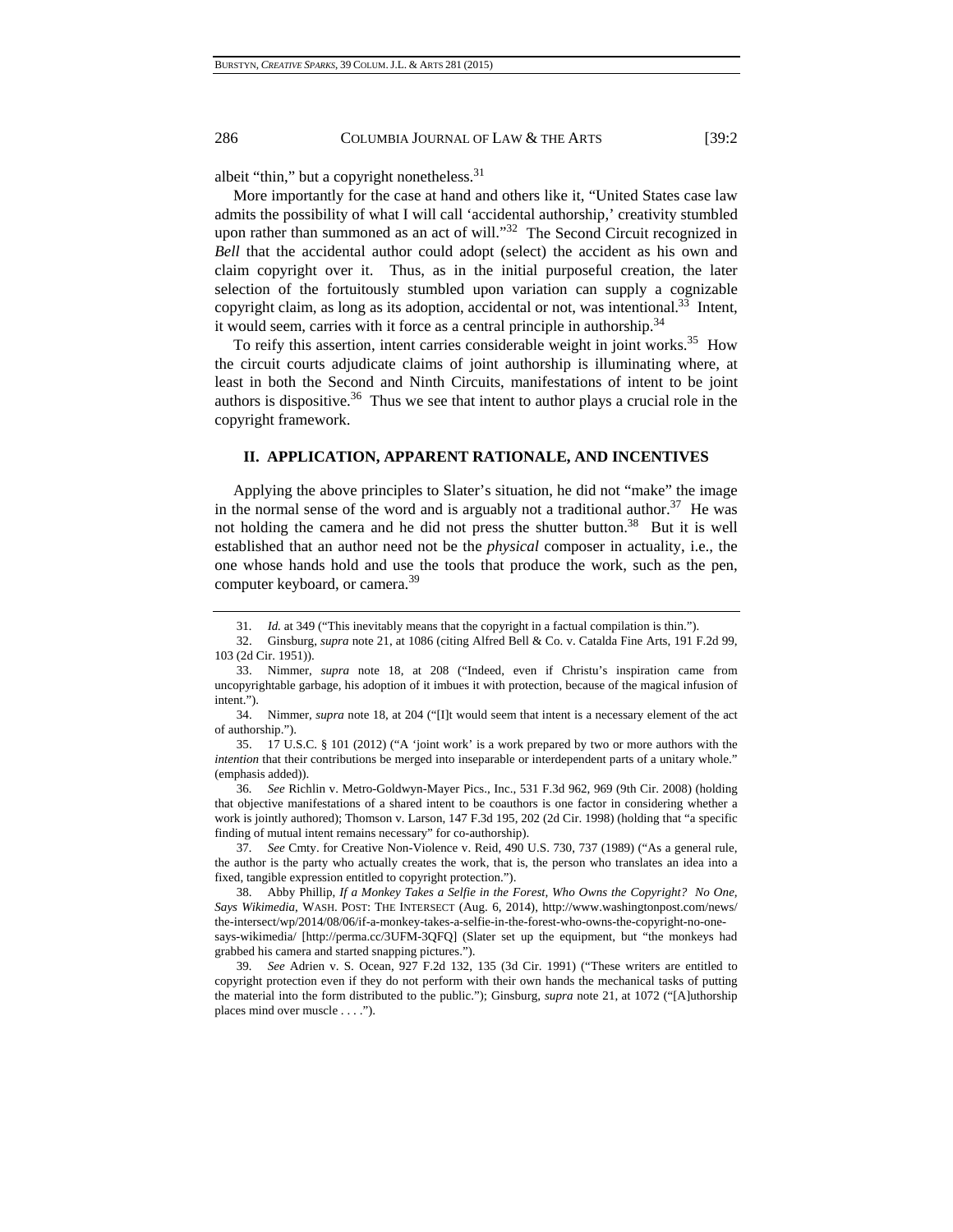Slater and others are thus not deprived of remedy because they did not physically manufacture or produce the work in question. Rather, the argument goes that a photograph taken by a monkey, a mural painted by an elephant and other such examples are not the "original intellectual conceptions of the author," but merely the products of nature.<sup>40</sup>

That rationale, though facially valid, produces problematic and concerning cases in the circuit courts. In the Seventh Circuit's *Kelley v. Chicago Park District*, the court found that a "living garden" "press[ed] too hard on [the] basic principles" of authorship and fixation to be copyrightable.<sup>41</sup> "Wildflower Works," the living garden at issue in the case, was a piece of "living art," conceived of and executed by Chapman Kelley, a nationally recognized artist.<sup>42</sup> The work, which received critical and popular acclaim, spanned across 1.5 acres of parkland, was set within gravel and steel borders, and initially cost Kelley upwards of \$152,000 to implement and took a number of volunteers to maintain. $43$  In designing the garden, Kelley selected around fifty different species of wildflower based on aesthetic, environmental, and cultural reasons, choosing flowers that would survive the Chicago climate and would blossom sequentially.<sup>44</sup>

Despite acknowledging that the garden may be recognized by the community as being a work of "postmodern conceptual art," the court found that gardens simply are not authored.45 Even though Kelley selected, arranged, and planted the flowers, the court found that flowers "originate in nature, and natural forces—not the intellect of the gardener—determine their form, growth, and appearance" and their initial arrangement is "not the kind of authorship required for copyright."<sup>46</sup>

One can imagine that a discussion of the *Kelley* decision along with Slater's situation and other claims based on driftwood or the shape of a natural stone and the like would naturally come to the conclusion that these works sound more like discovery than creation. The Copyright Act explicitly excludes copyright protection from extending to any discovery.<sup>47</sup> The Supreme Court thus recognized the "well-established" proposition that "facts are not copyrightable."48 A person who discovers the existence of a fact has not created that fact, as he only reports its existence.<sup>49</sup> So the argument would go that a tree branch or a stone or a flower are

49*. Id.* at 347 ("The first person to find and report a particular fact has not created the fact; he or she has merely discovered its existence. To borrow from *Burrow-Giles*, one who discovers a fact is not its 'maker' or 'originator.'"); *see also* Melville B. Nimmer, *The Subject Matter of Copyright Under the Act of 1976*, 24 UCLA L. REV. 978, 1015–16 (1977) ("The 'discoverer' of a scientific fact as to the nature of the physical world, an historical fact, a contemporary news event, or any other 'fact,' may not claim to be the 'author' of that fact. If anyone may claim authorship of facts, it must be the Supreme

 <sup>40.</sup> COMPENDIUM III, *supra* note 6, §§ 306, 313.2 (citing claims based on a mural painted by an elephant, appearance of actual animal skin, driftwood, and natural stones).

 <sup>41.</sup> Kelley v. Chi. Park Dist., 635 F.3d 290, 304 (7th Cir. 2011).

<sup>42</sup>*. Id.* at 291.

<sup>43</sup>*. Id.* at 291–293.

<sup>44</sup>*. Id.* at 293.

<sup>45</sup>*. Id.* at 304.

<sup>46</sup>*. Id.*

 <sup>47. 17</sup> U.S.C. § 102(b) (2012).

 <sup>48.</sup> Feist Publ'ns v. Rural Tel. Serv. Co., 499 U.S. 340, 344 (1991).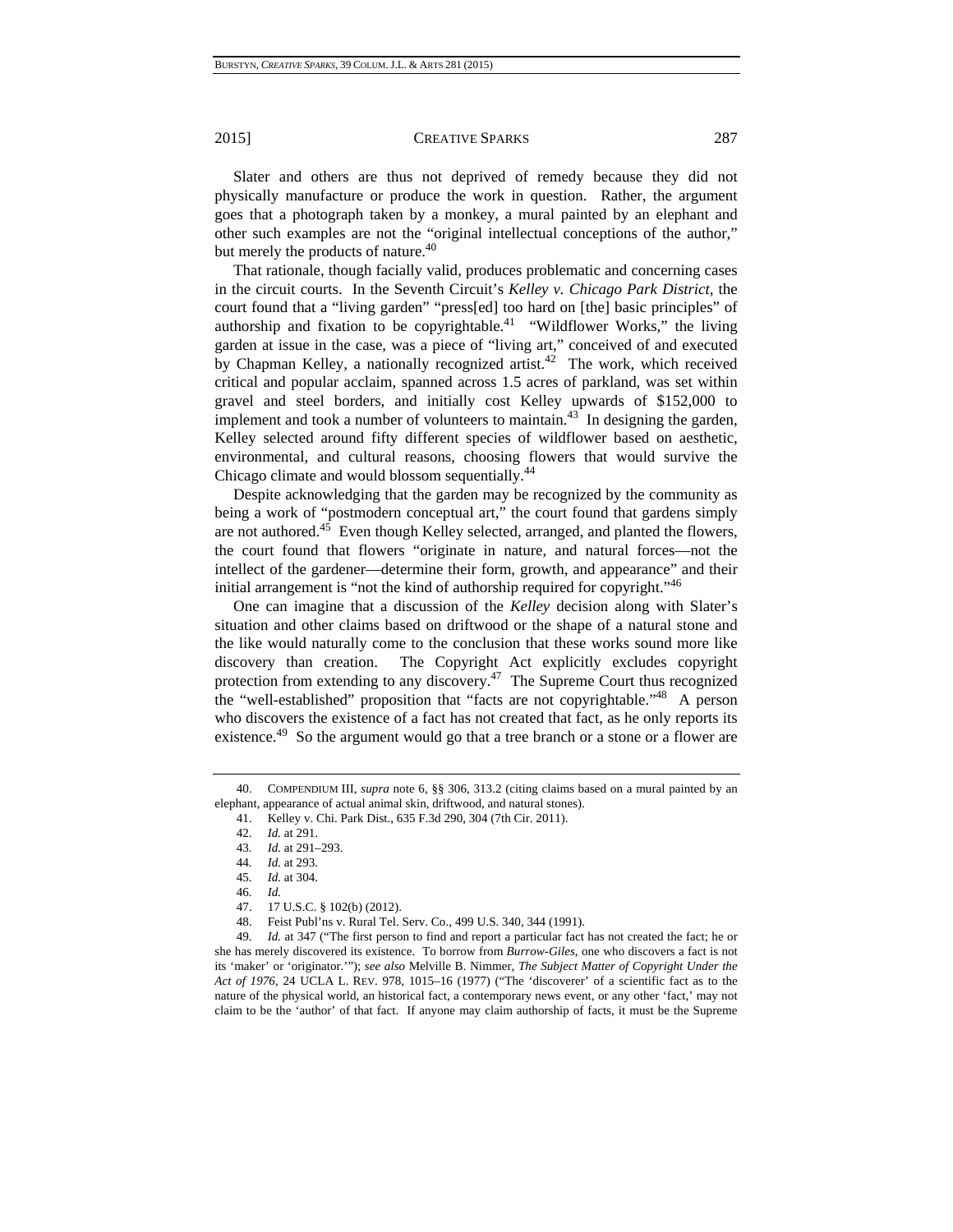all closer to a "fact" than an original work of authorship, and discovering the existence of that fact is therefore not protectable creation.

In line with this principle, no one can "author" or claim copyright in an animal's physiology or physiognomy, as noted above.50 In *Satava v. Lowry*, the Ninth Circuit thus found that the artist of popular glass-in-glass jellyfish sculptures could not prevent others from copying aspects of his work that resulted from jellyfish physiology.51 The plaintiff was a glass artist who had been designing and creating glass-in-glass jellyfish sculptures for a number of years, many of which were sold across the country and generated significant revenue.<sup>52</sup> The defendant, another glass artist who admitted having access to Satava's works, began making similar sculptures that confused consumers.<sup>53</sup>

Recognizing that a combination of unprotectable elements may qualify for protection, the court held that those combinations would be "eligible for copyright protection only if those elements are numerous enough and their selection and arrangement original enough that their combination constitutes an original work of authorship."54 Applying this holding to Satava's sculptures, the court found that the works fell short of the standard as the selection of the glass, the bright colors, the vertical orientation, and the "stereotyped jellyfish form, considered together" lacked the requisite originality to merit protection.<sup>55</sup>

Importantly, the Ninth Circuit did not say that Satava's work was completely devoid of copyrightable elements. Satava does possess a copyright in his work, but it is a "thin copyright that protects against only virtually identical copying."56 That is to say, the copyright is in the details: "the distinctive curls of particular tendrils; the arrangement of certain hues; the unique shape of jellyfishes' bells."<sup>57</sup> In so holding, the court emphasized that ideas of animals are "first expressed by nature, are the common heritage of human kind, and no artist may use copyright law to prevent others from depicting them."<sup>58</sup>

Thus in both *Kelley* and *Satava* it becomes apparent that the circuit courts are striving to delineate a source of raw material in the public domain that they simply will not recognize as creating any cognizable copyright claims at all (*Kelley*) or in some circumstances allowing for only very narrow protections (*Satava*). Judicial moves to carve out sources of common or stock elements that are immune to individual copyright claims have a long history in copyright jurisprudence, often alluded to as *scènes à faire*. 59 Natural elements (flowers, trees, stones, pictures

Author of us all. The discoverer merely finds and records.").

<sup>50</sup>*. See supra* note 29.

 <sup>51.</sup> Satava v. Lowry, 323 F.3d 805, 810 (9th Cir. 2003).

<sup>52</sup>*. Id.* at 807.

<sup>53</sup>*. Id.* at 808–09.

<sup>54</sup>*. Id.* at 811.

<sup>55</sup>*. Id.*

<sup>56</sup>*. Id.* at 812.

<sup>57</sup>*. Id.*

<sup>58</sup>*. Id.* at 813.

 <sup>59.</sup> MyWebGrocer, LLC v. Hometown Info, Inc., 375 F.3d 190, 194 (2d Cir. 2004) ("Scènes à faire are unprotectible elements that follow naturally from a work's theme rather than from an author's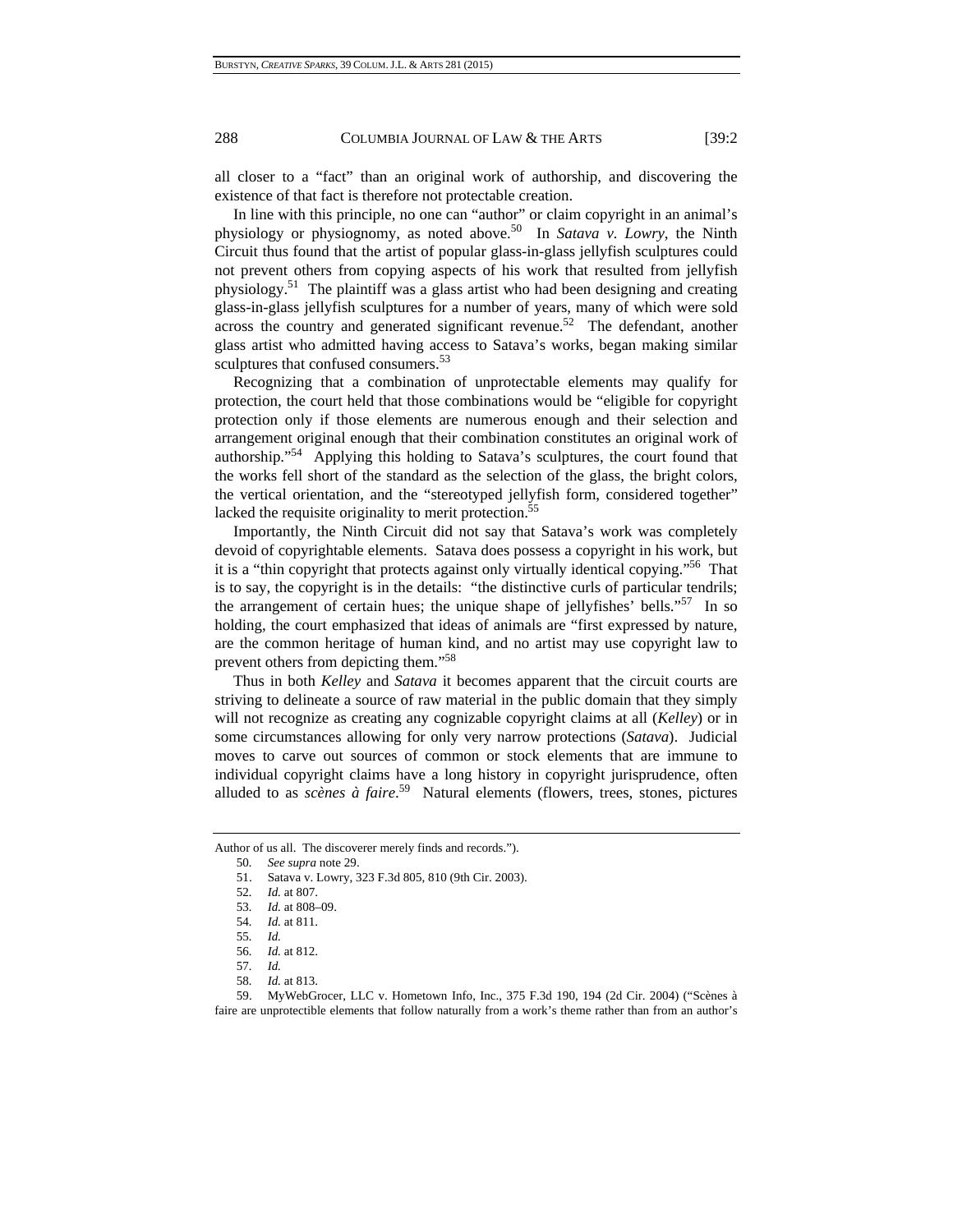taken by monkeys) are perhaps best understood as the planet's or mother nature's *scènes à faire*, elements that "are the common heritage of human kind" and forever vested in the public domain.

But both the Seventh and Ninth Circuits assert that they are not closing the door entirely to works containing natural elements. $60$  We know that although facts are not copyrightable, compilations of facts generally are as long as the compilations feature an original selection or arrangement of the facts.<sup>61</sup> So how does one extrapolate an intelligible principle that is applicable in future cases?

Ignoring the fixation issue discussed in *Kelley* and accepting that works can incorporate natural elements and still claim copyright, it is hard to understand where "Wildflower Works" went wrong. "While the individual wildflowers themselves are not original to Mr. Kelley, the selection, coordination, and arrangement of the flowers are completely original to him."<sup>62</sup> The Seventh Circuit conceded that the garden "plainly possess[ed] more than a little creative spark."63

One of the pillars of copyright jurisprudence is that judges should refrain from evaluating the artistic merit and potential value of a work.<sup>64</sup> The hands-off approach has its origins in *Bleistein v. Donaldson Lithographing Co.* in which Justice Holmes found that it "would be a dangerous undertaking for persons trained only to the law to constitute themselves final judges of the worth of pictorial illustrations, outside of the narrowest and most obvious limits."<sup>65</sup> The "danger" spoken of is that "copyright would be denied to pictures which appealed to a public less educated than the judge" and that "have a commercial value[.]"<sup>66</sup>

It is therefore difficult to read both the Seventh and the Ninth Circuit opinions and not feel that future claimants and scholars of copyright jurisprudence have been shortchanged. Of course, the deep-seated aversion to granting individual authors a monopoly over naturally occurring objects or elements has substantial backing in a variety of sources. As we have discussed, copyright does not extend to facts or

creativity."); Litman, *supra* note 18, at 987–88 ("Scènes à faire . . . are the common stock of literary composition—'clichés'—to which no one can claim literary ownership.") (quoting Schwarz v. Universal Pics. Co., 85 F. Supp. 270, 278 (S.D.Cal.1945)).

 <sup>60.</sup> Kelley v. Chi. Park Dist., 635 F.3d 290, 305 (7th Cir. 2011) ("We are not suggesting . . . that artists who incorporate natural or living elements in their work can *never* claim copyright."); *Satava*, 323 F.3d at 812 ("We do not hold that realistic depictions of live animals cannot be protected by copyright . . . . We recognize, however, that the scope of copyright protection in such works is narrow.").

 <sup>61.</sup> Feist Publ'ns v. Rural Tel. Serv. Co., 499 U.S. 340, 344 (1991).

 <sup>62.</sup> Ericsson, *supra* note 12, at 376 (pointing out that this is analogous to the photograph in *Burrow-Giles*, in which the copyright protection lay in the selection and arrangement of the constituent elements of the picture).

 <sup>63.</sup> *Kelley*, 635 F.3d at 303.

 <sup>64.</sup> Nimmer, *supra* note 18, at 201 ("Judges simply have traditionally eschewed esthetic judgments in copyright cases.").

 <sup>65. 188</sup> U.S. 239, 251 (1903); *see also* Esquire, Inc. v. Ringer, 591 F.2d 796, 805 (D.C. Cir. 1978) (stating that judges "have no particular competence to assess the merits of one genre of art relative to another. And to allow them to assume such authority would be to risk stultifying the creativity and originality the copyright laws were expressly designed to encourage.").

<sup>66</sup>*. Bleistein*, 188 U.S. at 251–52.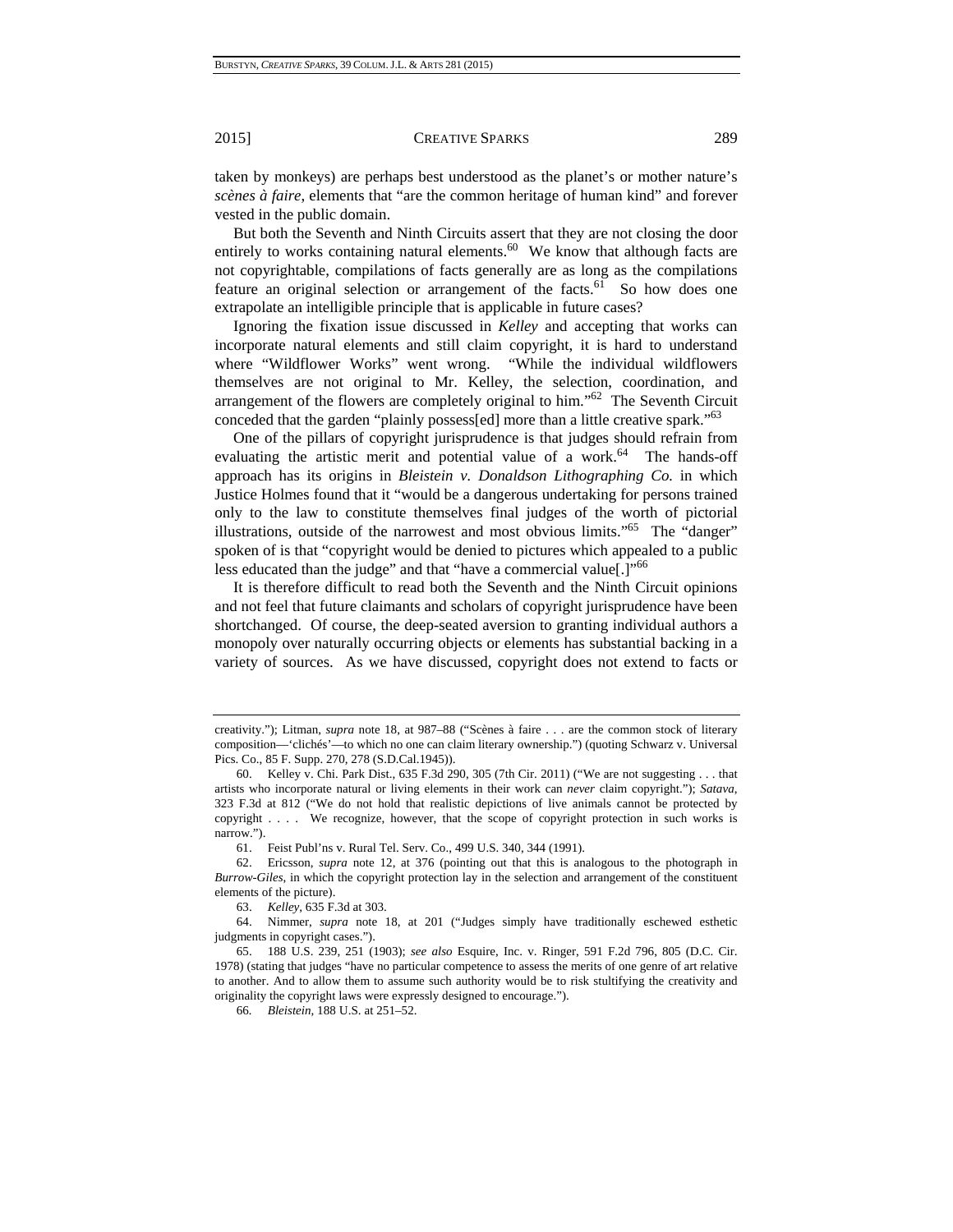discoveries,67 and no one can claim stock elements or *scènes à faire* as their own.68 Protecting the public domain is desperately important if we keep in mind that the public domain provides the raw material that makes authorship possible.<sup>69</sup>

Moreover, the animosity also appears to be in line with the incentive structures that are embedded in the intellectual property clause.<sup>70</sup> It is well accepted that the clause gives Congress the power to encourage authorship (and thus "promote the progress of science and useful arts") by giving authors protection in the ability to seek remuneration for their work.<sup>71</sup> This theory is supported by a plain reading of the clause which gives Congress the power to promote progress *by* giving authors exclusive rights for a limited time. Thus, the clause provides a means to an end: promoting the progress of science (the end) by giving authors exclusive rights in their works (the means).

 The Supreme Court has endorsed this reading, finding that the monopoly granted to authors serves a public purpose by motivating creative activity.<sup>72</sup> Therefore, granting individuals a monopoly over the naturally occurring designs of a stone or a tree branch or a picture taken by a monkey does not promote creative activity, per se. If one stumbles upon an interesting stone in the park or finds that the bark on the trunk of a tree looks like a monkey,<sup>73</sup> giving copyright protection to the finder does not on its face protect the "fruits of intellectual labor."74 It would only be protecting someone's fortuitous discovery.

 But the actual creation of works constitutes only half the formula in serving the public good. A groundbreaking novel does little for the progress of science and the useful arts if it never sees the light of day. Thus, the Supreme Court has found dissemination to be of equal importance as creation.<sup>75</sup> The intellectual property

 72. Sony Corp. of Am. v. Universal City Studios, Inc., 464 U.S. 417, 429 (1984) ("[T]he limited grant is a means by which an important public purpose may be achieved. It is intended to motivate the creative activity of authors and inventors by the provision of a special reward, and to allow the public access to the products of their genius after the limited period of exclusive control has expired.").

 73. Gillian Murdoch, *Singapore's "Magic Monkey" Trees Inspire Cult, Cynics*, REUTERS (Sept. 24, 2007), http://www.reuters.com/article/2007/09/24/us-singapore-trees-idUSSP16732320070924 [http://perma.cc/N8F6-NWJW] ("The discovery of two 'monkey heads' poking out of the bark of an otherwise non-descript African Mahogany tree have sparked a minor craze in the southeast Asian state, as devotees seek [lucky lottery] numbers from what they believe to be a god living in the tree."); The "Monkey God Tree" in Singapore (Sept. 16, 2007), http://api.sg/main/ index.php?option=com\_content&view=article&catid=57:special-articles&id=96:solved-the-case-of-thesingapore-monkey-tree [http://perma.cc/QY9D-5TS7].

 75. Golan v. Holder, 132 S. Ct. 873, 889 (2012) ("Our decisions correspondingly recognize that 'copyright supplies the economic incentive to create *and disseminate* ideas.'") (quoting Harper & Row,

 <sup>67. 17</sup> U.S.C. § 102(b) (2012).

 <sup>68.</sup> Satava v. Lowry, 323 F.3d 805, 812 (9th Cir. 2003).

 <sup>69.</sup> Litman, *supra* note 18, at 967.

 <sup>70.</sup> U.S. CONST. art. I. § 8, cl. 8.

 <sup>71.</sup> William M. Landes and Richard A. Posner, *An Economic Analysis of Copyright Law*, 18 J. LEGAL STUD. 325, 326 (1989) ("Copyright protection—the right of the copyright's owner to prevent others from making copies—trades off the costs of limiting access to a work against the benefits of providing incentives to create the work in the first place."); Litman, *supra* note 18, at 970 ("Copyright law is a legal scheme, prescribed in the Constitution and put in place by Congress, to encourage the enterprise of authorship.").

 <sup>74.</sup> COMPENDIUM III, *supra* note 6, §306, quoting Trade-Mark Cases, 100 U.S. 82, 94 (1879).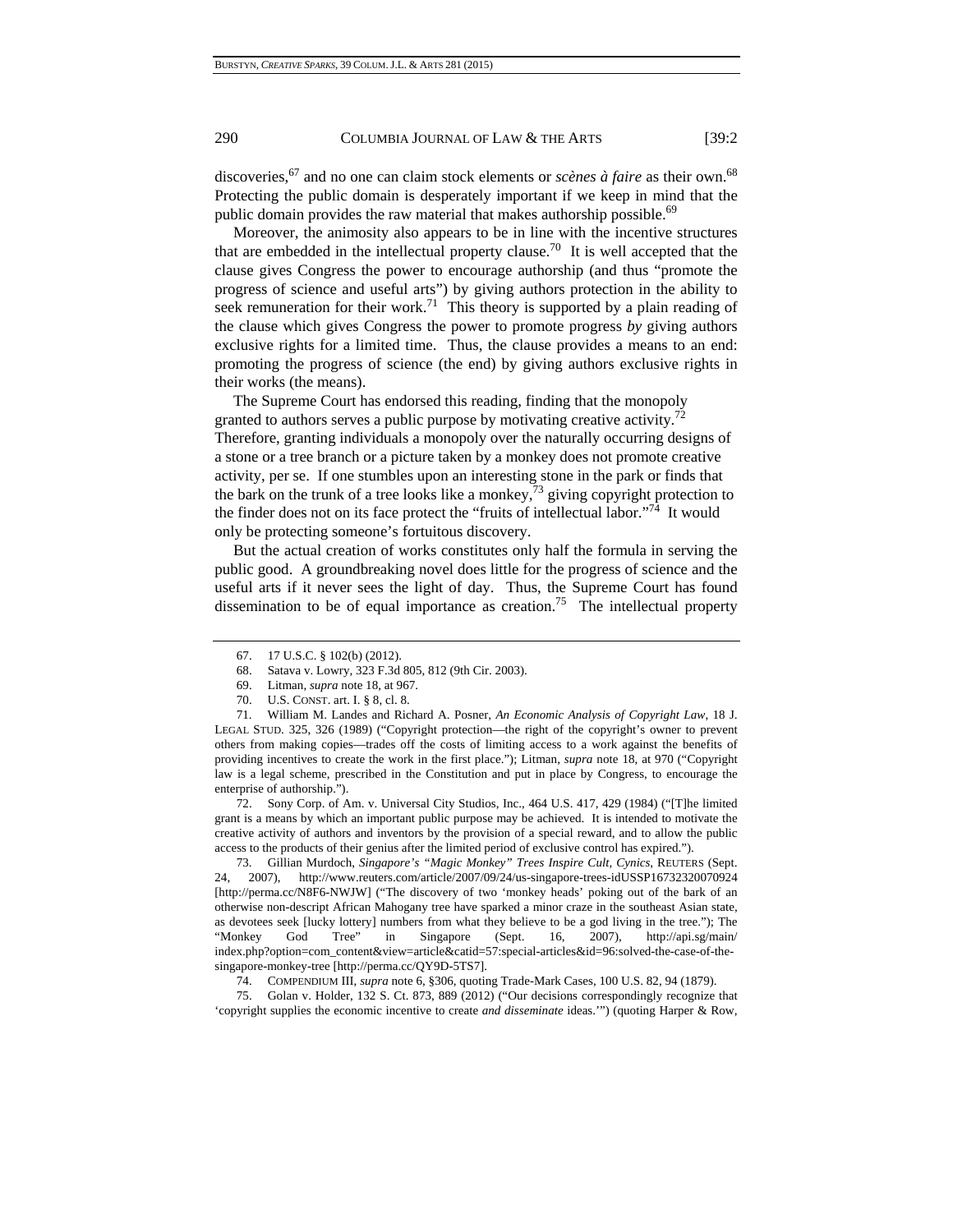clause itself does not purport to limit Congress's role to incentivizing creation alone.76 In actuality, "[a]ny attempt to locate with the Framers the proposition that copyright may be given only as a reward to creativity is an exercise in revisionist history."<sup>77</sup> Regardless of the Framers' exact intentions, the public good demands creation and subsequent dissemination of works.

How then does denying copyright protection to Slater or Kelley promote these twin aims? Or, stated differently, how would granting copyright protection abrogate the twin aims of creation and dissemination? The monkey selfie is a variation that Slater "hit upon  $\dots$  unintentionally."<sup>78</sup> Like the clap of thunder, the picture was caused by an unpredictable natural occurrence and Slater wants to "adopt it as his [own]."<sup>79</sup> Does this truly press too hard on the basic principles of authorship?

There are certainly strong arguments to be made that giving Slater, or someone who finds an interesting-looking stone, a cognizable copyright claim in the object promotes and rewards harmful behavior. The public domain "is the law's primary safeguard of the raw material that makes authorship possible."80 Granting Slater and others copyright protection in their "works" could potentially do two things: (1) reduce the raw material available in the public domain for future authorship by encouraging others to scour natural resources in search of potentially profitable objects; and (2) create a flood of frivolous litigation.

Firstly, the amount of raw material available might be reduced by persons physically removing potentially valuable objects from their natural habitats. The danger in physically removing naturally occurring objects or elements from their environments speaks for itself. Fear of this occurring goes into the repugnancy of encouraging persons to scour natural environments for worthwhile objects (stones, tree branches, driftwood, etc.) and remove them for profit, thus reducing the natural beauty of the landscape for all common spectators and future authors.

This analysis, of course, does not apply to Slater's situation. Granting Slater a copyright interest in the picture does not physically remove a natural object or alter a natural environment. Rather, it may encourage animal owners or others to use animals as a tool for creating economically valuable works. But that ship seems to have sailed, as animal-made art is an "international trend."<sup>81</sup> If the popularity of the monkey selfie was not sufficient evidence of demand, other examples of

Publishers, Inc. v. Nation Enters., 471 U.S. 539, 558 (1985)).

<sup>76</sup>*. Id.* at 888 ("[N]othing in the text or history of the Copyright Clause, moreover, confines the 'Progress of Science' exclusively to 'incentives for creation.'").

 <sup>77.</sup> Thomas Nachbar, *Constructing Copyright's Mythology*, 6 GREEN BAG 2d 37, 44 (2002).

 <sup>78.</sup> Alfred Bell & Co. v. Catalda Fine Arts, 191 F.2d 99, 105 (2d Cir. 1951).

<sup>79</sup>*. Id*.

 <sup>80.</sup> Litman, *supra* note 18, at 967.

 <sup>81.</sup> Teresa Annas, *Animals Earn Their Keep in Hampton Roads and Abroad with Art*, PILOT ONLINE (Aug. 11, 2007), http://hamptonroads.com/node/309221 ("Following an international trend, local zoos and aquariums are turning into art academies for critters. The aquarium's harbor seals also paint pictures, as do the elephants at the Virginia Zoological Park in Norfolk and some snakes and turtles at the Virginia Living Museum in Newport News.").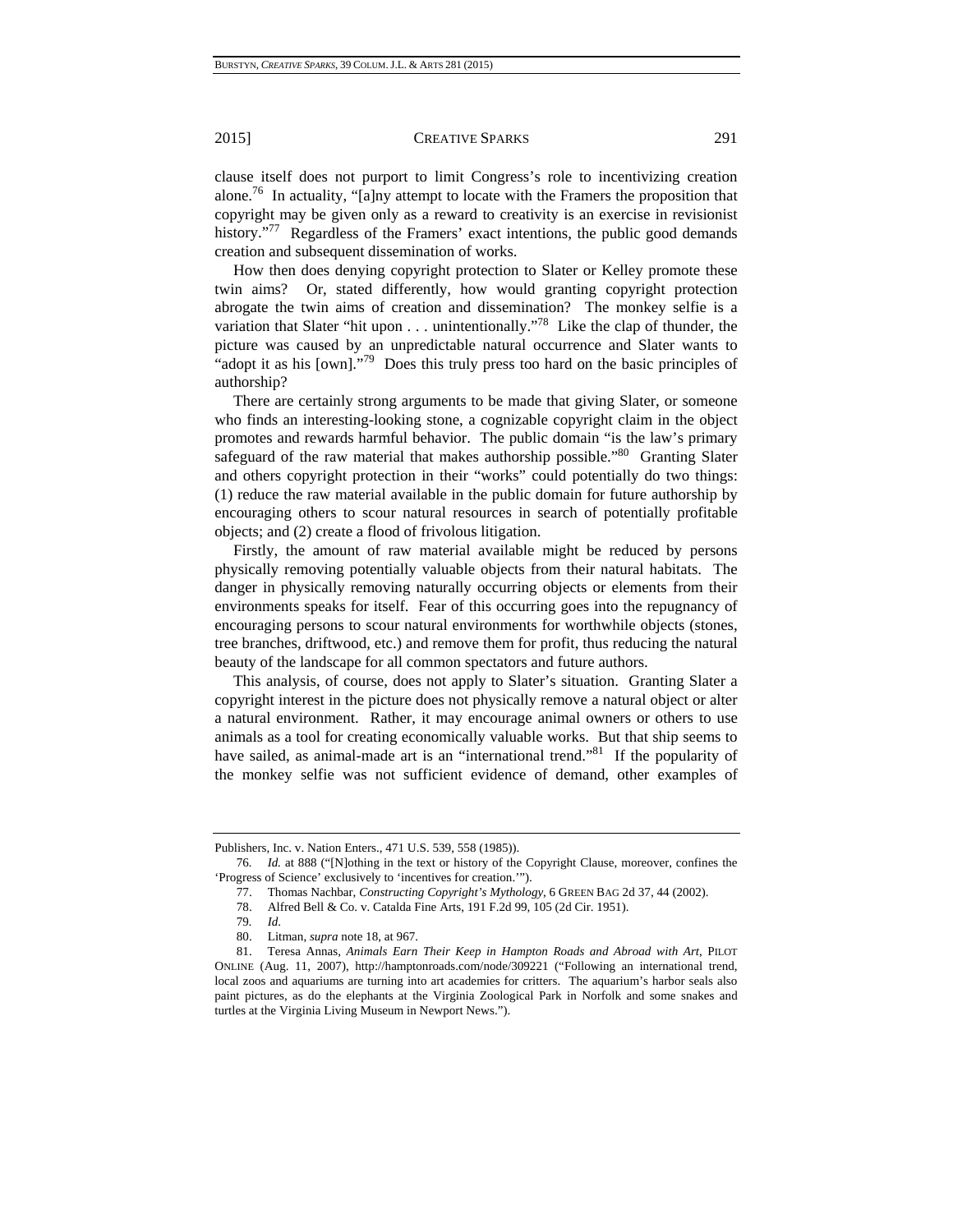lucrative animal-made art should put the argument to rest.82

The second concern is the ever-present specter of the flood of frivolous litigation filling court dockets across the country. $83$  Denying copyright protection to Slater and others is an effective way of filtering out potentially frivolous claims. It also works to prevent saddling courts with difficult legal questions and doling out the appropriate remedies. No copyright means no opening of "Pandora's Box."84

Reciprocally, denying Slater, Kelley, and others copyright protection may have multiple negative effects: it may (1) discourage creation and/or dissemination of works that incorporate natural elements; $85$  (2) reduce the number of valuable works in the public domain and available for fair use; (3) discredit and depreciate the intellectual labor involved in recognizing and selecting objects with artistic, aesthetic, or cultural value; and (4) encourage "discoverers" to alter natural works and insert sufficient copyrightable contributions to warrant protection.

First, as discussed above, copyright serves as the quid pro quo mechanism for encouraging authors to create and disseminate works.<sup>86</sup> Naturally if we take away an author's reliance on being rewarded the exclusive rights in their works, we at least run the risk that the work will not be created or disseminated at all. Authors, knowing that their works may fail to garner copyright protection and fail to generate any remuneration for their efforts, may choose not to create works incorporating natural elements. $87$  If the authors choose to create the works, they may be hesitant to disseminate the works freely and run the risk that the work will either be entirely appropriated as in Slater's case, or that derivative works will be freely created.<sup>88</sup>

Second, although the public domain is the wellspring of raw material that makes

<sup>82</sup>*. See, e.g*., Graciela Flores, *When I See an Elephant . . . Paint?*, THE SCIENTIST (June 1, 2007), http://www.the-scientist.com/?articles.view/articleNo/25148/title/When-I-see-an-elephant—-paint-/ (reporting that a painting by Ruby, a female elephant at the Phoenix Zoo, in Arizona, sold for \$25,000).

<sup>83</sup>*. See* Marin K. Levy, *Judging the Flood of Litigation*, 80 U. CHI. L. REV. 1007, 1008 (2013) ("Over the past several decades, the Supreme Court has increasingly considered a particular kind of argument: that it should avoid reaching decisions that would 'open the floodgates of litigation.'").

<sup>84</sup>*. See* Petition for Writ of Certiorari at 17, n.6, Kelley v. Chi. Park Dist., 132 S. Ct. 380 (2011) (No. 11-101) ("A holding that some gardens are sufficiently original to be copyrighted would not, as the court seemed to fear, open a Pandora's Box—since, as the court already concedes, blueprints and plans for gardens and landscape designs are already subject to copyright.").

<sup>85</sup>*. See* Ericsson, *supra* note 12, at 382 ("Such a disservice to innovative contemporary artists will significantly hinder development in ground-breaking fields such as bio-art and eco-art, as well as in more traditional art forms that use natural materials. Without the possibility of copyright protection, artists who work in these fields will be less likely to take artistic risks, thus potentially stunting our society's cultural growth.").

 <sup>86.</sup> Landes and Posner, *supra* note 71, at 326; *see* Ginsburg, *supra* note 21, at 1068 (Copyright law is "a system designed to advance the public goal of expanding knowledge, by means of stimulating the efforts and imaginations of private creative actors.").

<sup>87</sup>*. See* Brief for Volunteer Lawyers for the Arts, et al. as Amici Curiae Supporting Petitioner at 16, Kelley v. Chi. Park. Dist., 132 S. Ct. 380 (2011) (No. 11-101) ("The Seventh Circuit's opinion could also deter artists from using natural and organic materials and methods, thus depriving the world of art that might otherwise have been created.")

<sup>88</sup>*. Id.* at 15 ("[O]ne could photograph *Wildflower Works*, file a copyright registration for and commercialize the photograph, all without any compensation to Mr. Kelley or providing him any right to injunctive relief.").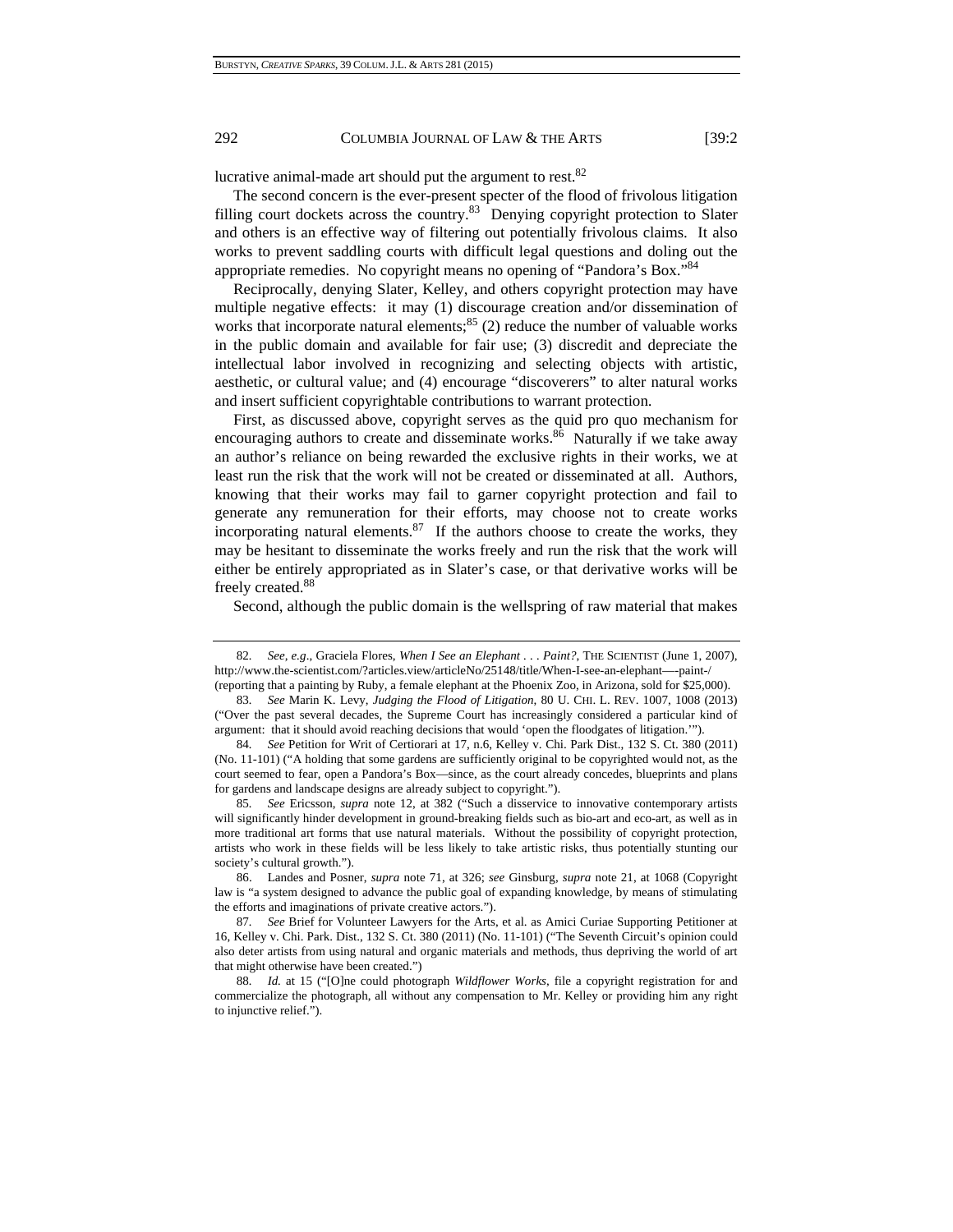authorship possible, 89 it cannot be understood fully without reference to the other side of the coin, the extent of copyright protection. As Landes and Posner point out, one of the mechanisms for enlarging the public domain is granting copyright protection: more works created means more works eventually entering the public domain.<sup>90</sup> Thus, in relation to the first concern, granting copyright protection to Slater and others encourages creation and dissemination which then results in more artistically or culturally valuable works eventually reaching the public domain.

Moreover, less works being created and disseminated will not only potentially reduce the amount of works entering the public domain, but will also reduce the number of works presently available for fair use.<sup>91</sup> The fair use doctrine "permits [and requires] courts to avoid rigid application of the copyright statute when, on occasion, it would stifle the very creativity which the law is designed to foster."92 The codification of the fair use doctrine signals that Congress believed it was a necessary mechanism "to fulfill copyright's very purpose, '[t]o promote the Progress of Science and useful Arts  $\dots$  ..."<sup>93</sup> Reducing the amount of works that are created and disseminated has the additional effect of reducing the amount of fair use works.

Third, from *Burrow-Giles* to *Feist Publications v. Rural Telephone Service*, the Court has recognized that choices of selection can be "sufficiently original that Congress may protect such compilation through the copyright laws."94 The circuit courts have also almost unanimously recognized copyright protection in an author's "coordination and presentation of otherwise uncopyrightable elements."<sup>95</sup> As to the selection at issue in *Feist*, it of course pertained to factual compilations in which the copyright is "thin."<sup>96</sup> But as held in *Satava*, artists who depict lifelike animals in their work "possess a thin copyright that protects against only virtually identical copying."97 Thus the protection afforded to factual compilations and lifelike depictions are both thin.

As we know, most authorship is arguably closer to selection, arrangement, and

 <sup>89.</sup> Litman, *supra* note 18, at 967.

 <sup>90.</sup> William M. Landes and Richard A. Posner, *Indefinitely Renewable Copyright*, 70 U. CHI. L. REV. 471, 474 (2003) ("The size of the public domain is in part a positive function of the extent of copyright protection, since, as a first approximation anyway, the more extensive that protection is, the greater the incentive to create intellectual property some fraction of which will become a part of the public domain when the copyright expires . . . .").

 <sup>91. 17</sup> U.S.C. § 107 (2012); Harper & Row Publishers, Inc. v. Nation Enters., 471 U.S. 539, 547 (1985) (holding that § 107 of the Copyright Act "codifies the traditional privilege of other authors to make 'fair use' of an earlier writer's work").

 <sup>92.</sup> Campbell v. Acuff-Rose Music, Inc., 510 U.S. 569, 577 (1994) (quoting Stewart v. Abend, 495 U.S. 207, 236 (1990)).

<sup>93</sup>*. Id.* at 575.

 <sup>94.</sup> Feist Publ'ns v. Rural Tel. Serv. Co., Inc., 499 U.S. 340, 348 (1991).

 <sup>95.</sup> Petition for Writ of Certiorari, *supra* note 84, at 1–2, citing Knitwaves, Inc. v. Lollytogs Ltd., 71 F.3d 996, 1004 (2d Cir. 1995); Harper House, Inc. v. Thomas Nelson, Inc., 889 F.2d 197, 203 (9th Cir. 1989); TransWestern Pub. Co. LP v. Multimedia Marketing Assoc., Inc., 133 F.3d 773, 776 (10th Cir. 1998); Corwin v. Walt Disney Co., 475 F.3d 1239, 1251 (11th Cir. 2007); Apple Barrel Prod., Inc. v. Beard, 730 F.2d 384, 388 (5th Cir. 1984).

 <sup>96.</sup> *Feist*, 499 U.S. at 349.

 <sup>97.</sup> Satava v. Lowry, 323 F.3d 805, 812 (9th Cir. 2003).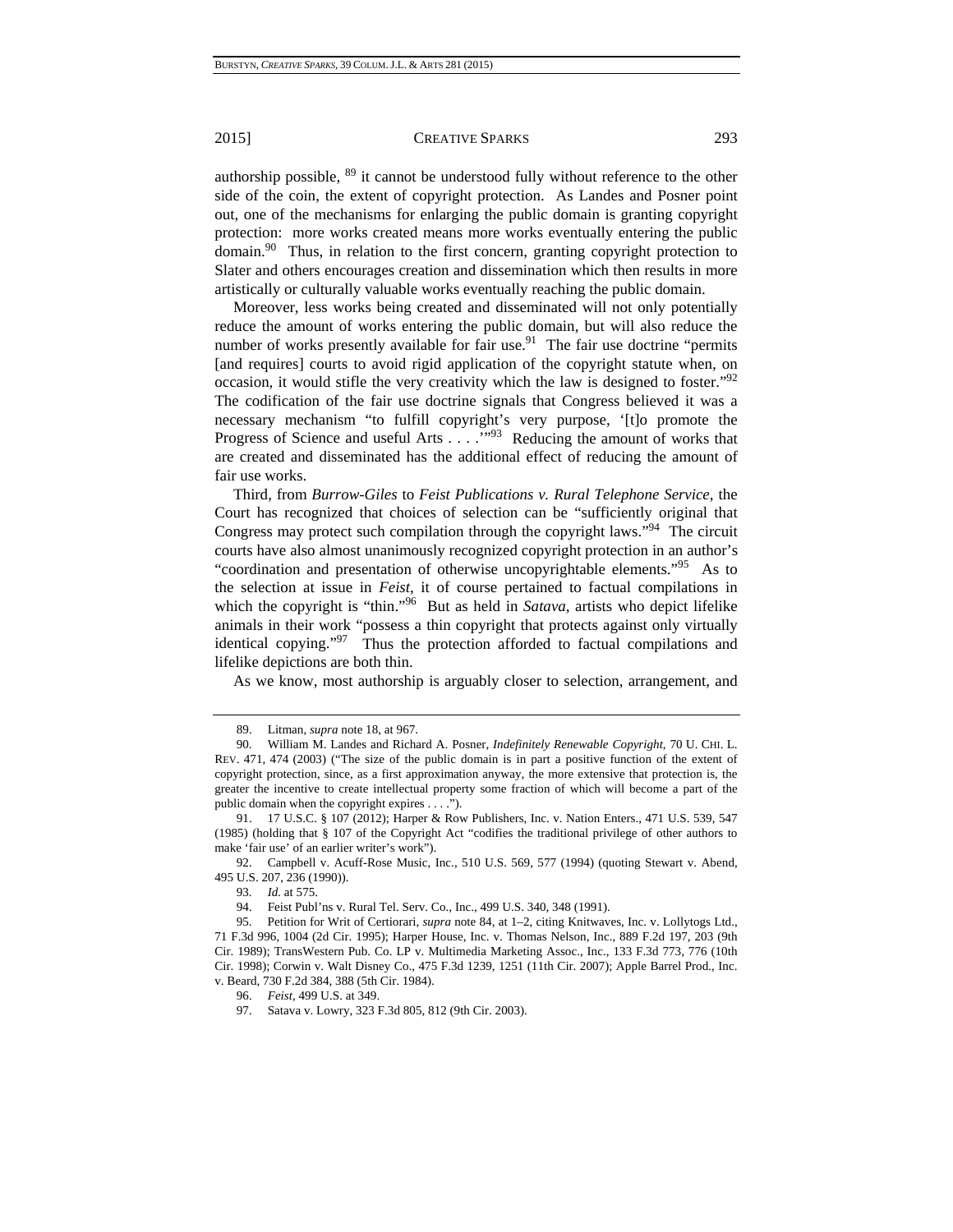translation of preexisting elements than pure original creation.<sup>98</sup> But it would be absurd to assert that the copyright protection in *all* works is thin. Therefore, it becomes clear that the aversion to granting a cognizable copyright claim in works "produced by nature" only serves to depreciate the worth of certain selections as compared to others. The argument against granting Slater any type of copyright protection is that he has not exhibited the type of authorship we traditionally seek to reward.<sup>99</sup> The monkey selfie perhaps owes its origin only to serendipity and Slater only happened to discover its potential. $100$ 

Unfortunately, evaluating the "discovery" in such a light as to say that Slater only got lucky and therefore is not the right kind of author copyright seeks to protect functions to disregard Slater's investment and deprecate artistic selectivity. Slater invested significant time and resources in the trip and equipment that eventually led to the image. He spent three days following the monkeys with his equipment.<sup>101</sup> Slater, who states that he is in debt,<sup>102</sup> spent over \$3,000 on the trip, much like Kelley spent significant personal resources on planting materials for "Wildflower Works."103

But, as we know, copyright "places mind over muscle."104 The Court in *Feist* rejected the "sweat of the brow" doctrine, finding that it "flouted basic copyright principles."<sup>105</sup> Originality, not energy, time, or money expended, along with fixation, is the sine qua non of copyright.<sup>106</sup> The originality requirement though "is not particularly stringent"; all that is required is "that the author make the selection or arrangement independently . . . and that it display some minimal level of creativity."<sup>107</sup> An author can happen upon a variation unintentionally and adopt (select) it as his own and copyright it. $108$ 

To assert that Slater's recognition of the potential value of the image among the hundreds taken is to assert that his selection does not display the minimal level of

 <sup>98.</sup> Litman, *supra* note 18, at 966

<sup>99</sup>*. See* Petition for Writ of Certiorari, *supra* note 84, at 11 ("Under this subjective test [used by the Seventh Circuit], some art is deemed to be the 'wrong kind of authorship' for protection under the Copyright Act.").

 <sup>100.</sup> Bond, *supra* note 10 ("When he looked at the shots, he spotted an incredible selfie of the grinning ape [sic] staring right into the camera lense [sic]."). It should be noted that crested black macaques are monkeys, not apes. *See Crested Black Macaque*, PRIMATE INFO NET (Feb. 2, 2006), http:/ /pin.primate.wisc.edu/factsheets/entry/crested\_black\_macaque [http://perma.cc/36FF-5BZD] ("Although they are monkeys, crested black macaques are sometimes wrongfully referred to as apes because of their extremely truncated tails (Groves 2001). Usually one of the best ways to differentiate between a monkey and an ape is to look for the presence of a tail, but this is difficult with crested black macaques because their short tails are difficult to see.")

 <sup>101.</sup> Phillip, *supra* note 38.

 <sup>102.</sup> Phillip, *supra* note 38.

 <sup>103.</sup> Kelley v. Chi. Park Dist., 635 F.3d 290, 293 (7th Cir. 2011); Bond, *supra* note 10. Currency converted using *Spot Exchange Rate,* BLOOMBERGBUSINESS, http://www.bloomberg.com/quote/ GBPUSD:CUR [http://perma.cc/NN3N-Q2FD].

 <sup>104.</sup> Ginsburg*, supra* note 21, at 1072.

 <sup>105.</sup> Feist Publ'ns v. Rural Tel. Serv. Co., Inc., 499 U.S. 340, 354 (1991).

<sup>106</sup>*. Id.* at 354–59.

<sup>107</sup>*. Id.* at 358.

 <sup>108.</sup> Alfred Bell & Co. v. Catalda Fine Arts, 191 F.2d 99, 105 (2d Cir. 1951).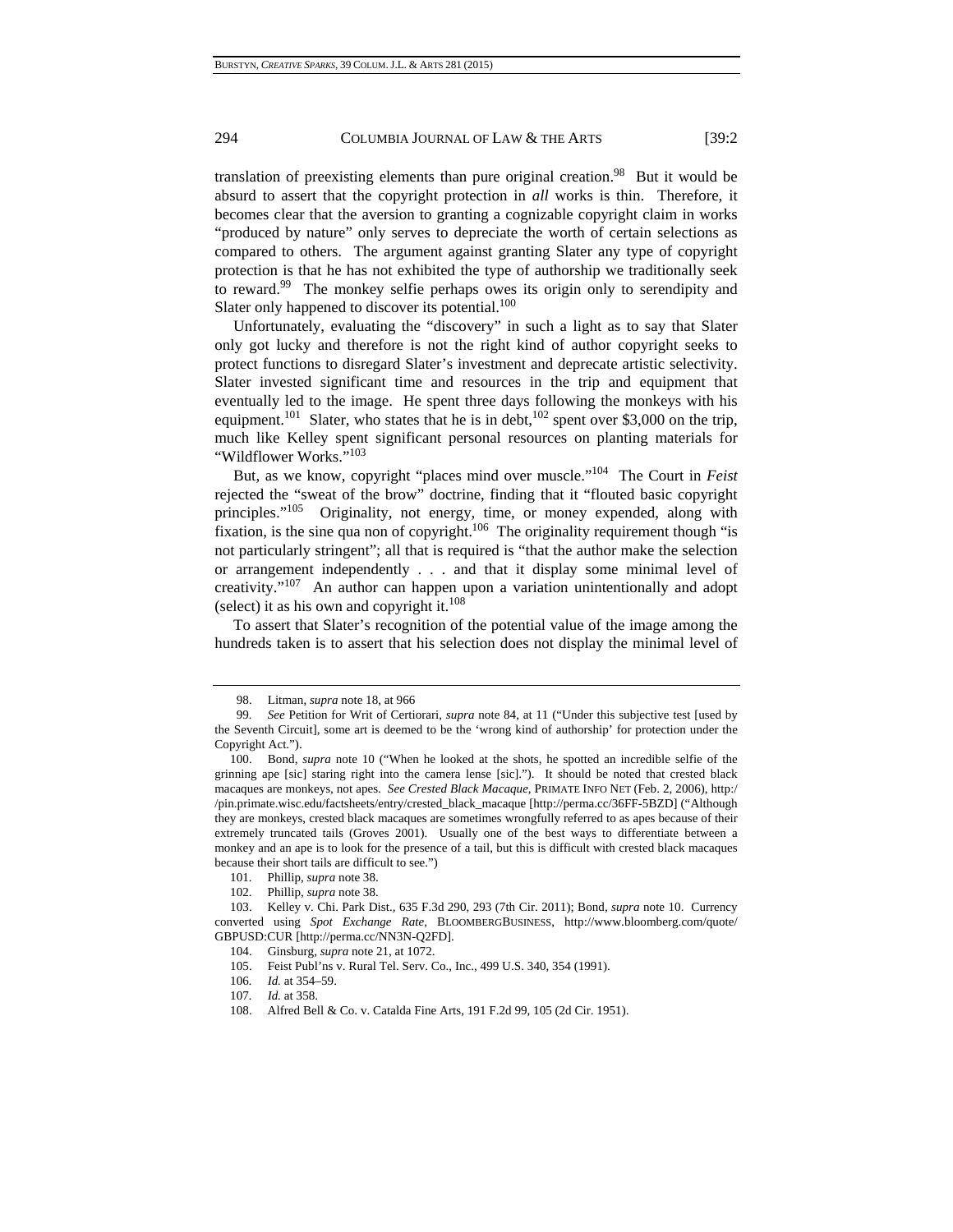creativity or possess a sufficient creative spark to meet the test.<sup>109</sup> But to do so begins to move the inquiry towards what Holmes described as a "dangerous undertaking" in which a judge serves as the final arbiter of artistic merit.<sup>110</sup> The importance of artistic selectivity is exhibited by the works of Marcel Duchamp which "challenged the boundaries and even the foundations of art as a concept."<sup>111</sup> Duchamp "selected commonplace objects, including a urinal provocatively entitled *Fountain*, and shook the art world by exhibiting them."<sup>112</sup>

Duchamp's "Fountain" would likely fail to garner any copyright protection as it is a useful article, but it serves as an important, perhaps quintessential, example of how artistic selectivity is an important component in modern conceptions of "art."<sup>113</sup> The significance of selection as an artistic act should not be discredited and its worth certainly not determined by judicial bodies.

Fourth, denying Slater and other "discoverers" copyright protection may encourage them to either alter natural works and insert sufficient copyrightable contributions to warrant protection or simply to fabricate the true origins of the work. Katherine Maher, Wikimedia Foundation's Chief Communications Officer, commented that "Slater would have had to make 'substantial changes' to the image—beyond cropping, color correcting and other cosmetic adjustments—in order to own the copyright over the changed product."<sup>114</sup> Thus the system as it stands creates perverse incentives for Slater to change the image enough so as to have a copyrightable interest in it, or disseminate the image in its original form and lose any control over its reproduction. By being forced to alter the image, Slater and others might have to strip the works of their value so as to prevent any subsequent appropriation.

For a conceptually similar occurrence in intellectual property, we can look to patent law. The Supreme Court ruled recently that naturally occurring genes are precluded from patent eligibility.<sup>115</sup> The Court in *Association for Molecular Pathology v. Myriad Genetics* stated that although Myriad had "found an important and useful gene," the act of "separating that gene from its surrounding genetic material is not an act of invention."116 The decision reaffirms the nature exception implicit in the Patent Act.<sup>117</sup> Naturally occurring organisms though are patentable

 <sup>109.</sup> Laurent, *supra* note 20 (Slater, describing the incident: "The sound got his attention and he kept pressing it. He must have taken hundreds of pictures by the time I got my camera back . . . .").

 <sup>110.</sup> Bleistein v. Donaldson Lithographing Co., 188 U.S. 239, 251 (1903).

 <sup>111.</sup> Steven Goldsmith, *The Readymades of Marcel Duchamp: The Ambiguities of an Aesthetic Revolution*, 42 J. OF AESTHETICS AND ART CRITICISM 197 (Winter 1983).

<sup>112</sup>*. Id.*

 <sup>113. 17</sup> U.S.C. § 101 (2012). "A 'useful article' is an article having an intrinsic utilitarian function that is not merely to portray the appearance of the article or to convey information." Designs of a useful article will only be considered protectable where they can be identified separately from the utilitarian aspects of the article. *See* Carol Barnhart Inc. v. Econ. Cover Corp., 773 F.2d 411 (2d Cir. 1985). 114. Phillip, *supra* note 38.

 <sup>115.</sup> Assoc. for Molecular Pathology v. Myriad Genetics, Inc., 133 S. Ct. 2107, 2120 (2013).

<sup>116</sup>*. Id.* at 2117.

<sup>117</sup>*. Id.* at 2116 ("We have 'long held that this provision contains an important implicit exception[:] Laws of nature, natural phenomena, and abstract ideas are not patentable.'" (citing Mayo Collaborative Servs. v. Prometheus Labs., Inc., 132 S. Ct. 1289, 1293 (2012))).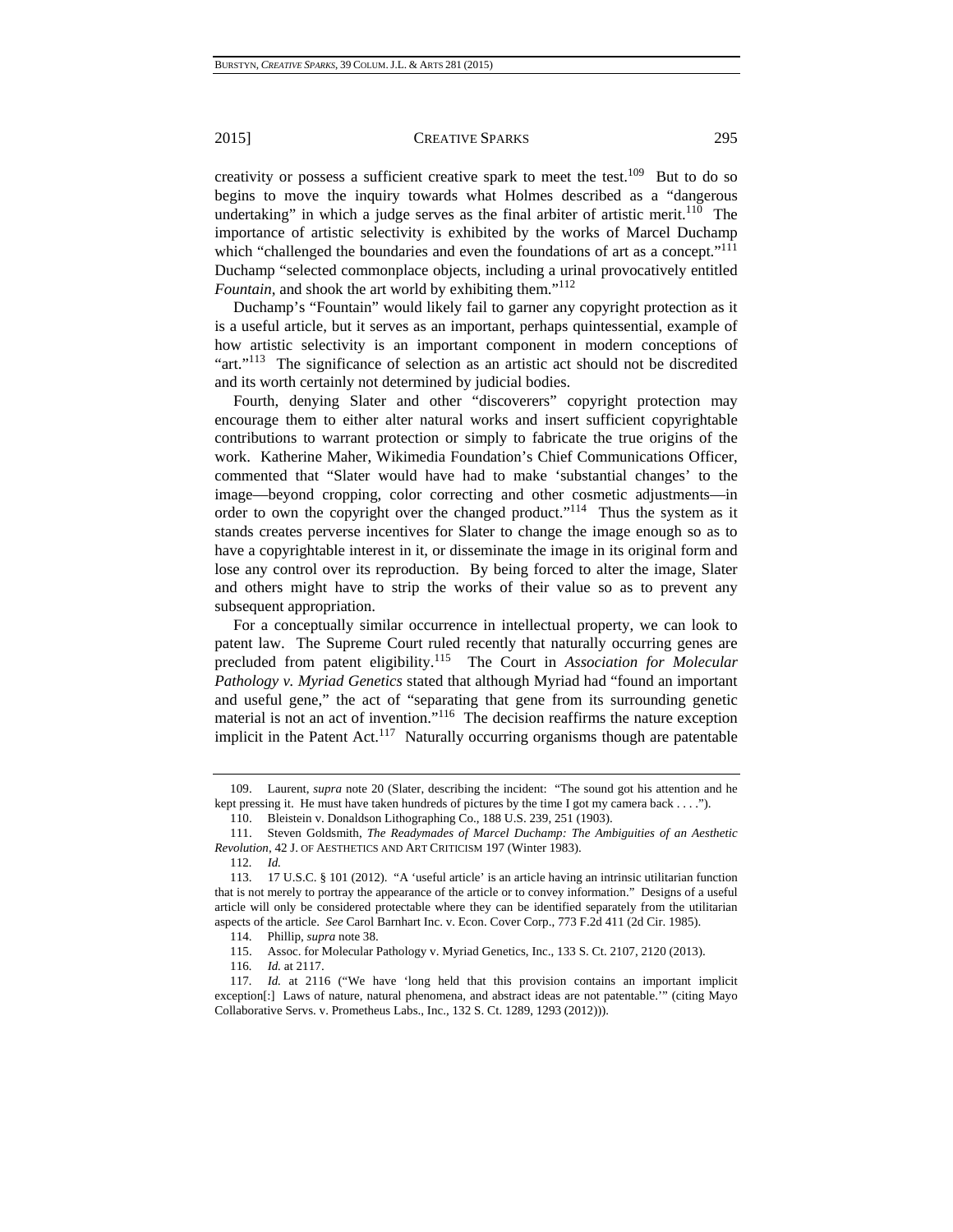if they are modified. In *Diamond v. Chakrabarty*, the Court held that "humanmade, genetically engineered bacterium" that was "capable of breaking down multiple components of crude oil" was patentable subject matter under the Patent Act.<sup>118</sup> The patent applicant had discovered a process by which to add plasmids to a single bacterium, thereby rendering it capable of degrading crude  $\delta$ <sup>119</sup>

Thus, from a patent perspective, encouraging patent applicants to modify naturally occurring genes can promote the manufacture of useful inventions. Similarly, one might argue that encouraging Slater to insert enough originality to have a cognizable copyright claim results in the creation of valuable expression. While we can recognize the value in encouraging the modification of the monkey selfie and therefore potentially increasing the number of valuable works being disseminated, some considerations are worth bearing in mind. First, as the monkey selfie's popularity indicates, the image is valuable in its unaltered form. In fact, its unaltered form may constitute the core of its appeal. The bacteria at issue in *Chakrabarty* was not able to break down crude oil naturally, hence the significant value of the invention.<sup>120</sup> Encouraging Slater to modify the image may create another valuable work, but it creates the risk that the original image will be stripped of its inherent value.

Moreover, granting Slater a copyright claim in the pure, unaltered image does not preclude Slater from creating any derivative works. As stated, the argument can be made that forcing Slater to alter the image creates additional potentially valuable works. One of the rights authors have in a viable copyright is the right to prepare derivative works. $121$  The Copyright Act not only gives authors the incentive to create and disseminate an original work, but incentivizes the creation of useful derivative works as well. Thus, not forcing Slater to insert additional originality does not preclude the creation of new valuable works.

Alternatively, the next time Slater or another comes into possession of an image like the monkey selfie, instead of honestly reporting the origins of the photograph the possessor of the work is encouraged to lie entirely or at least fudge the details of its origin. Perhaps if Slater asserted *ex post* that he had a remote shutter button and gave the camera to the monkey and he himself pressed the button with the intent to create the image his bank account would look substantially different.<sup>122</sup> One can imagine the variety of fabrications that could be asserted by those seeking copyright protection.

In sum, the aversion to granting Slater and others a copyright in their works has little to do with pressing too hard on the basic principles of copyright. We have already shown that authors do not need to be in physical control of the tools that bring the works into being. Originality, being the sine qua non of copyright, can

 <sup>118.</sup> Diamond v. Chakrabarty, 447 U.S. 303, 305 (1980).

<sup>119</sup>*. Id.* at 305 n.1.

<sup>120</sup>*. Id.* at 305.

 <sup>121. 17</sup> U.S.C. § 106(2) (2012).

<sup>122</sup>*. See* Phillip, *supra* note 38 ("'This is ruining my business,' Slater told The Post on Wednesday. 'If it was a normal photograph and I had claimed I had taken it, I would potentially be a lot richer than I am.'").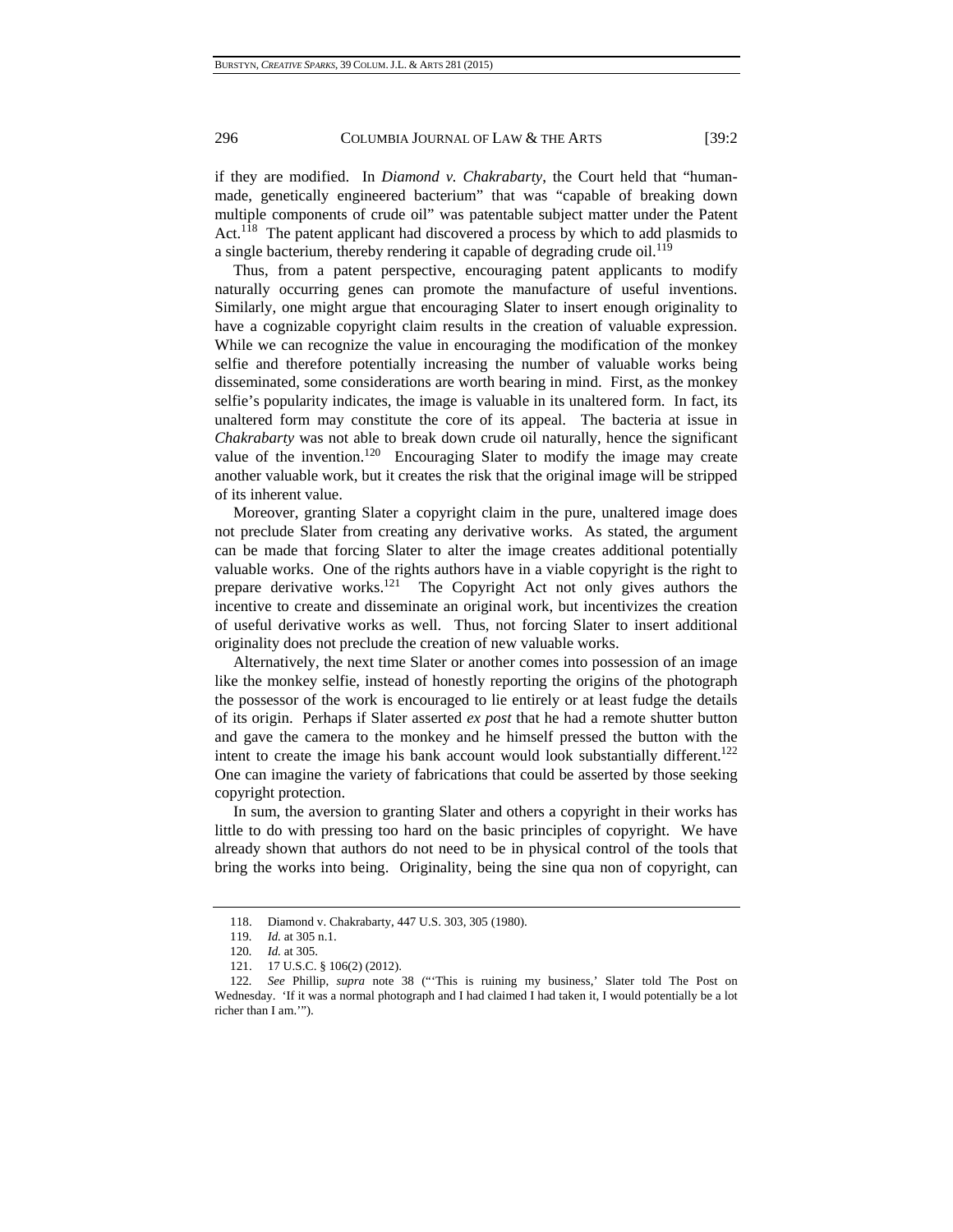exist where the selection or arrangement exhibits a minimal creative spark. Moreover, the minimal variations that constitute originality can be stumbled upon unintentionally and their conscious adoption can be sufficient for copyright protection.

Any fears about reducing the number of works or material in the public domain are not only speculative, but have little realistic grounding. The image, as of now, is in the public domain.<sup>123</sup> But as shown, the amount of material in the public domain is at least a partial reflection of the works that were once copyrighted and moved into the public domain after a "limited time." Moreover, the monkey selfie would not truly be in the public domain if Slater chose not to disseminate the image and instead deleted it from his camera.

At the end of the day we must ask: *cui bono*? There is little reason to deny Slater and others copyright protection in their works where there is a clear public demand with little downside to granting them protection, even a "thin" one. We want Slater to disseminate the image. Instead of creating incentives for him and others to either (1) not disseminate the work; (2) alter the work so as to gain copyright; or (3) fabricate the details of its origins, we should be promoting its publication in its purest form.<sup>124</sup> We can compensate Slater and Kelley and others for their investments, reward their artistic selectivity, and promote the creation and dissemination of works that have cultural and aesthetic value without turning copyright on its head and instituting pandemonium.

### **III. SOLUTION**

Something is rotten in the state of copyright when countless shopping lists and e-mails with no artistic or cultural value to speak of may be embraced by the arms of copyright protection and yet works that exhibit the contributions of significant intellectual, physical, and monetary investment will be left like a ship without a sail.<sup>125</sup> As stated, there is little downside and much upside to granting Slater and others copyright protection. We thus suggest an approach to the monkey selfie and other works that will fulfill the constitutional goal of promoting the progress of science and the useful arts while comporting with copyright jurisprudence.

For works such as a photograph taken by a monkey or a mural painted by an elephant, we suggest adopting a two-pronged "causation and selection" test.

<sup>123</sup>*. See* Laurent, *supra* note 20 ("The image was an instant Internet phenomenon, guaranteeing financial success for the British photographer. That is until editors at Wikipedia deemed the image belonged in the public domain and could be used, at no cost, by anyone online.").

<sup>124</sup>*. See* Dane E. Johnson, *Statute of Anne-Imals: Should Copyright Protect Sentient Nonhuman Creators?*, 15 ANIMAL L. 15, 47 (2008) ("If interest in animal works is significant enough to promote substantial economic activity, policy should favor exploiting copyright's potential to foster that activity.").

<sup>125</sup>*. See* William Shakespeare, *Hamlet*, Act 1, Scene 4, http://shakespeare.mit.edu/hamlet/ hamlet.1.4.html [http://perma.cc/V4CY-B5PD] ("Something is rotten in the State of Denmark."); Richard Rodgers and Lorenz Hart, *A Ship Without a Sail* ("All alone, all at sea / Why does nobody care for me? / When there's no love to hold my love / Why is my heart so frail? / Like a ship without a sail.").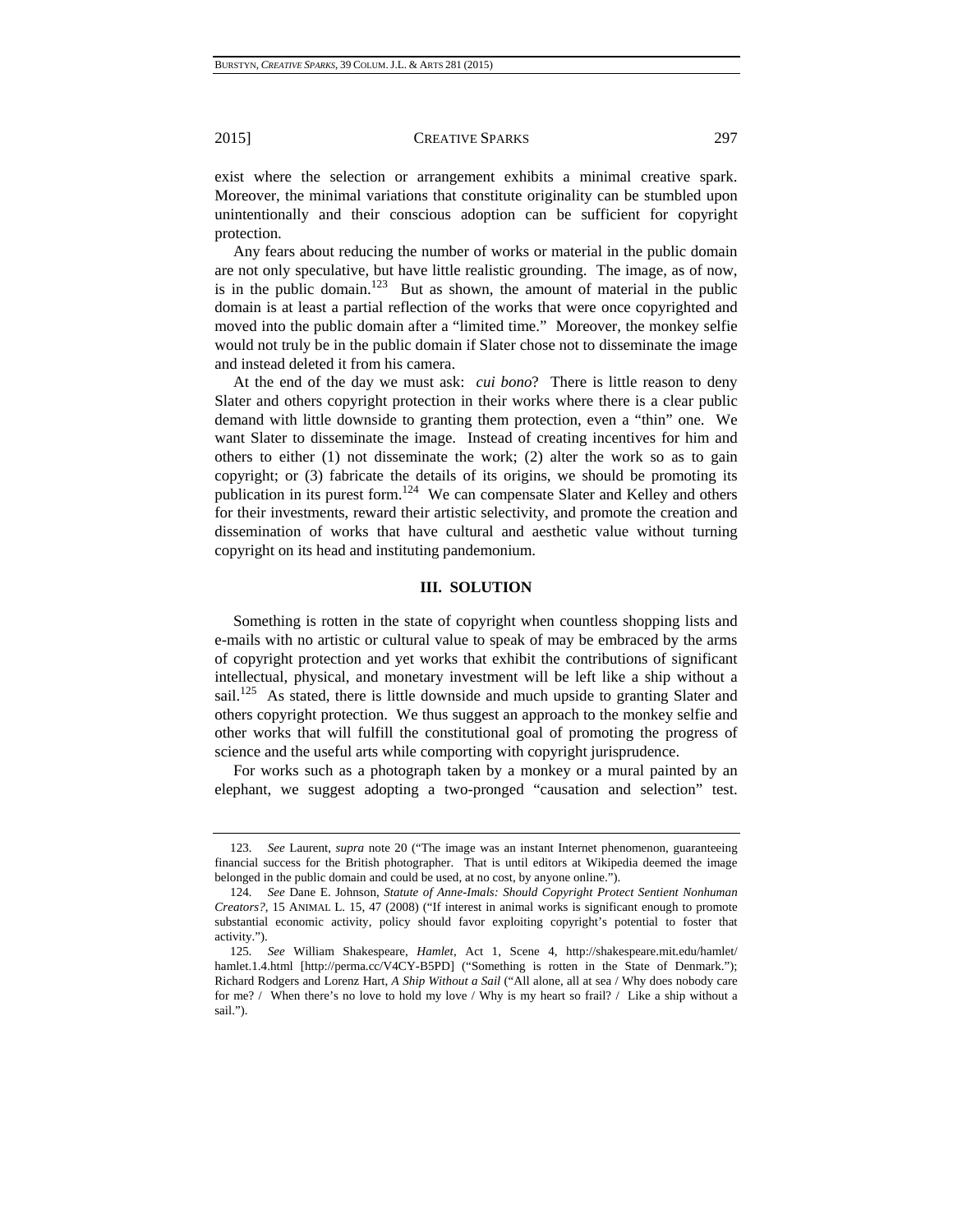Authorship can be attributed to whoever: (1) constructed and put into motion the events that culminated in the creation or existence of the work (i.e. proximate causation) and (2) exercised a minimal spark of creativity in selecting whatever was produced or its component parts and had final authority over that selection. Without getting too enraptured in metaphysics, the proposed test functions to award authorship to whoever the work owes its origin and whose selection provides sufficient originality. The test embodies the principles established in *Burrow-Giles* by attributing authorship to "whom anything owes its origin" and also the principles of *Bell* and *Feist* by recognizing sufficient originality in selection.<sup>126</sup>

We could filter out claims based on tree branches or interesting looking stones where the second prong may be satisfied, but the first is not. We assume for the sake of this article that a tree or stone or piece of driftwood exists whether or not it is in the consciousness of a human mind. Someone walking on a beach who spots an interesting piece of driftwood cannot claim copyright as he has not triggered the events that led to the object's existence, despite being in the right place at the right time to make the selection. The first prong recognizes that "one who discovers a fact is not its 'maker' or 'originator.'"<sup>127</sup> The monkey selfie, on the other hand, only came into being because Slater took his camera equipment to a certain location and set down his camera by the group of macaques. He then exercised the requisite spark of creativity in recognizing the value in the image and selecting it.

The test comports with *Bell* by considering the intent of the author to be relevant only in the second prong of the test. An author can hit upon a variation unintentionally and then consciously adopt it as his own and copyright it. The "final authority over that selection" wording in the second prong is meant to comport with concepts of intent in single work and joint work jurisprudence by reaffirming that manifestations of intent to be an author or joint author are often crucial.128 The ability to exercise final control over the inclusion of contributions is indicative of intent.<sup>129</sup> By doing so, the test also addresses potential competing claims for authorship in natural works.

The test does not purport to fully address *Kelley*-like situations where the author is incorporating natural elements into a work. The *Feist* test for compilations of otherwise uncopyrightable elements is sufficient.<sup>130</sup> A flower in isolation would fail to garner copyright protection, as it would fail the first prong of the above test. Even though someone may have purchased the seed, planted it, and tended to it with great care, the Seventh Circuit was correct that "what we see and experience in a garden—the colors, shapes, textures, and scents of the plants—originates in nature, not in the mind of the gardener," to the extent that that applies to the shape

 <sup>126.</sup> Feist Publ'ns v. Rural Tel. Serv. Co., 499 U.S. 340, 348 (1991); Burrow-Giles Lithographic Co. v. Sarony, 115 U.S. 53, 58 (1884); Alfred Bell & Co. v. Catalda Fine Arts, Inc. et al., 192 F.2d 99, 105 (2d Cir. 1951).

<sup>127</sup>*. Feist*, 499 U.S. at 347.

<sup>128</sup>*. See* Nimmer, *supra* note 18, at 208 ("Indeed, even if Christu's inspiration came from uncopyrightable garbage, his adoption of it imbues it with protection, because of the magical infusion of intent.").

<sup>129</sup>*. See* Aalmuhammed v. Lee, 202 F.3d 1227 (9th Cir. 2000).

<sup>130</sup>*. See* Ericsson, *supra* note 12 (explaining how the Seventh Circuit misapplied *Feist* in *Kelley*).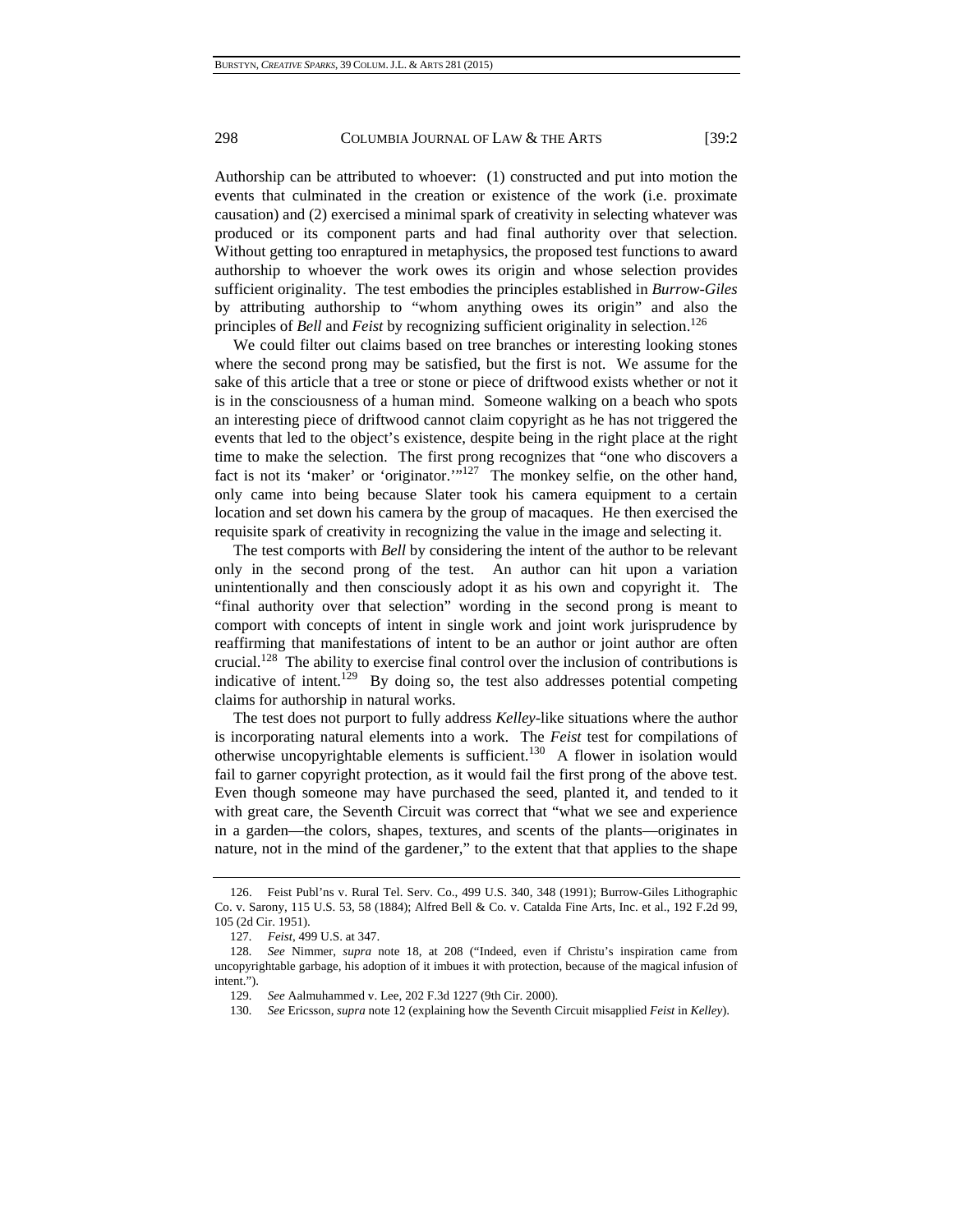and color of an individual flower.<sup>131</sup>

Even if a claimant could satisfy the first prong of the test by arguing that the object or work would not exist but for the actions of the claimant, a number of claims will fail the second prong. "The standard of originality is low, but it does exist."<sup>132</sup> Planting a rose and selecting it for its beauty simply would not exhibit the requisite creative spark to satisfy the second prong. Recognizing the beauty in a rose is "entirely typical" and a "garden-variety" selection.<sup>133</sup> Differentiating between a photograph taken by a monkey and a flower will not prove an insurmountable obstacle. Recognizing a copyright claim in the color and shape of a rose would constitute a substantial taking from the public domain. Recognizing a copyright claim in the monkey selfie, an altogether novel image, would not.

As to the appropriate remedy, the Supreme Court noted in *Campbell* that there may be situations in which the goals of copyright are not "best served by automatically granting injunctive relief" and monetary damages are sufficient.<sup>134</sup> Although the Court was addressing issues of fair use, the most appropriate and reasonable remedy for works like the monkey selfie would be monetary damages rather than injunctive relief, given that the moral rights of the author are not intrinsically implicated.<sup>135</sup> The justification for moral rights is the idea that the author impresses his personality into the work.<sup>136</sup> Where an author has unintentionally stumbled upon an interesting variation and had the creative spark to recognize and select it, his personality is simply not implicated to a degree that warrants injunctive remedies. The proposed approach recognizes that while society wants to encourage Slater to disseminate the photograph, it does not go so far as to say that the image bears an impression of his personality.

# **IV. BEYOND NATURE**

### **A. GENERATIVE TECHNOLOGY**

Questions of authorship are not limited to works produced by nature. In the same section of its Compendium, the Copyright Office states that it similarly "will not register works produced by a machine or mere mechanical process that operates randomly or automatically without any creative input or intervention from a human author."137 Presumably the Copyright Office will not recognize works produced in

 <sup>131.</sup> Kelley v. Chi. Park Dist., 635 F.3d 290, 304 (7th Cir. 2011).

<sup>132</sup>*. Feist*, 499 U.S. at 362.

<sup>133</sup>*. Id.*

 <sup>134.</sup> Campbell v. Acuff-Rose Music, Inc., 510 U.S. 569, 578 n.10 (1994).

 <sup>135.</sup> Jaszi, *supra* note 24, at 496 ("The particular set of moral rights of 'authors' consists of the right to control the circumstances in which the work will be released to the public . . . [and] the right to withdraw the work from circulation . . . .").

<sup>136</sup>*.* Jaszi, *supra* note 24, at 496 (quoting 1 J. MERRYMAN & A. ELSEN, LAW, ETHICS, AND THE VISUAL ARTS 145 (2d ed. 1987) ("The primary justification for the protection of moral rights is the idea that the work of art is an extension of the artist's personality, an expression of his innermost being. To mistreat the work of art is to mistreat the artist, to invade his area of privacy, to impair his personality.")).

 <sup>137.</sup> COMPENDIUM III, *supra* note 6, § 313.2.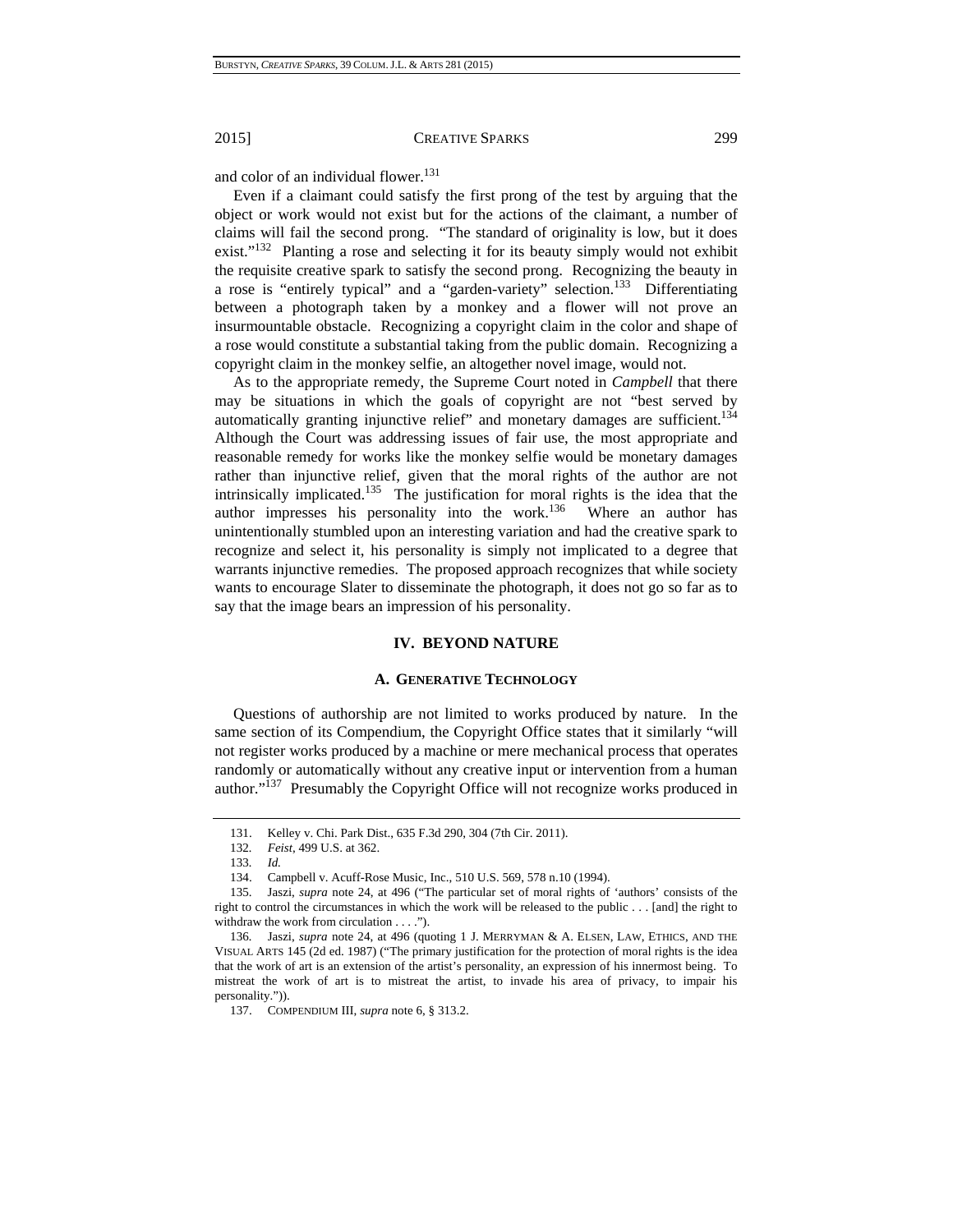this fashion for the same reason it will not recognize works produced by natural processes: "to qualify as a work of 'authorship' a work must be created by a human being."<sup>138</sup>

Finding an explanation for what exactly the Copyright Office meant is difficult. The Copyright Act itself does not address machine-generated creations.<sup>139</sup> The Compendium provides numerous examples of works that will not be registered, only one of which is helpful for our analysis. The last example provided is a claim based on "a mechanical weaving process that randomly produces irregular shapes in the fabric without any discernible pattern."140 The two-pronged test proposed above could conceivably apply to an author who wanted to claim copyright in a work that was randomly produced by a mechanical process that the author initiated.

Of further interest is whether or not copyright claims can be recognized in computer-generated works. While computer programs are copyrightable, it is unclear whether works produced by those programs share the same protection.<sup>141</sup> One can imagine programs that are capable of producing countless works that would be copyrightable if a human had pushed a pencil across a piece of paper $142$ and yet it is clear that "generative software [is not] an author's tool in the traditional sense."<sup>143</sup> As it currently stands, copyright law does not squarely address the issue.<sup>144</sup>

For the sake of keeping this issue within a manageable scope in our discussion, the possibility of true randomness in generative software will not be fully parsed. For a helpful example, we can look to English artist and musician Brian Eno's work, "77 Million Paintings."<sup>145</sup> The work is an audiovisual piece that is "selfgenerating" and seemingly creates new works by randomly selecting Eno's drawings and continually layering them into new works that are accompanied by changing ambient soundscapes.<sup>146</sup> Although it is titled "77 Million Paintings," Eno

<sup>138</sup>*.* COMPENDIUM III, *supra* note 6, § 313.2*.*

 <sup>139.</sup> William T. Ralston, *Copyright In Computer-Composed Music: Hal Meets Handel*, 52 J. COPYRIGHT SOC'Y U.S.A. 281, 282 (2005).

 <sup>140.</sup> COMPENDIUM III, *supra* note 6, § 313.2.

<sup>141</sup>*.* COMPENDIUM III, *supra* note 6, § 721.1 ("The Copyright Act defines a 'computer program' as 'a set of statements or instructions to be used directly or indirectly in a computer in order to bring about a certain result.' 17 U.S.C. § 101. Congress added this definition to the statute 'to make it explicit that computer programs, to the extent that they embody an author's original creation, are proper subject matter of copyright.' NATIONAL COMMISSION ON NEW TECHNOLOGICAL USES OF COPYRIGHTED WORKS ("CONTU"), FINAL REPORT 1 (1979) (CONTU REPORT).")

<sup>142</sup>*. See* Ralston, *supra* note 139, at 283 (citing a computer that can write poetry and a computer that can compose music).

 <sup>143.</sup> Annemarie Bridy, *Coding Creativity: Copyright and the Artificially Intelligent Author*, 2012 STAN. TECH. L. REV. 5, 21 (2012).

<sup>144</sup>*. See id.* at 22 ("[C]opyright law is not currently structured to accommodate the particular authorship matrix of people-who-write-programs-that-make-art.").

 <sup>145.</sup> For an image capturing a moment of "77 Million Paintings," see Travis Korte, *'77 Million Paintings' NYC: Brian Eno's Audiovisual Experience Makes East Coast Debut*, THE HUFFINGTON POST (May 6, 2013), http://www.huffingtonpost.com/2013/05/06/77-million-paintings-nyc-brian-eno-eastcoast-debut\_n\_3219941.html [http://perma.cc/MSN7-FQE9].

 <sup>146.</sup> Melissa Locker, *Brian Eno on Art, Music and Inspiration*, TIME (May 9, 2013), http:// entertainment.time.com/2013/05/09/brian-eno-on-art-music-and-inspiration/ [http://perma.cc/3FAL-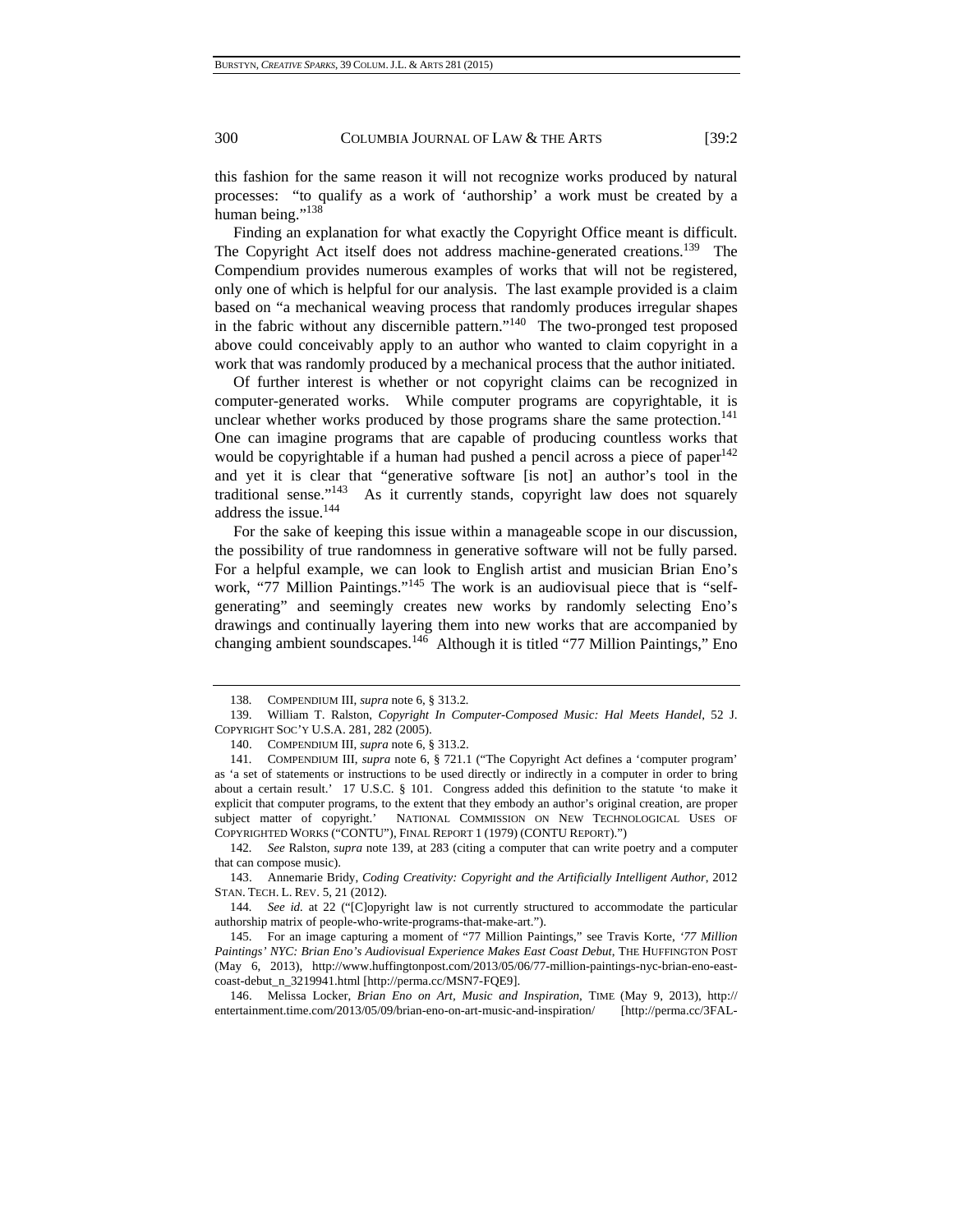estimated that there are more in the order of 8.25 trillion possible combinations.<sup>147</sup> One might argue that the work is not truly "random" as there are still a predictable, albeit enormous, number of mathematical possibilities. Again, without getting too mired in this issue, we do not believe it is necessary to conflate randomness with infinity. A work that produces 8.25 trillion possible combinations produces sufficient variations unpredictably to the common viewer for the works it continually produces to be considered random.

The Eighth Circuit has held that mechanical randomness, such as the random and arbitrary selection of part numbers (digits assigned to products for identification), does not express sufficient originality for copyright protection.<sup>148</sup> In *Toro Co. v. R & R Products Co.*, the Eighth Circuit affirmed the lower court's holding on the basis that the plaintiff's part numbering system lacked the requisite originality for copyright protection.<sup>149</sup> The court found that the numbers were assigned "without rhyme or reason" and that "no effort or judgment went into the selection or composition of the numbers."<sup>150</sup> The court's reasoning, thus, evidences an aversion to finding authorship in pure randomness where the "accidental marriage of a part and a number" does not produce an original work of authorship.151 The decision represents an interesting fold to the *Bell* logic that randomness (the clap of thunder) can provide sufficient originality for copyright protection. *Toro* does not purport to reject the reasoning in *Bell*. The two decisions can be understood not to contradict one another where randomness can provide originality if the subsequent selection evidences sufficient "effort or judgment." Thus the *Toro* decision does not preclude the copyrightability of original selection of randomly generated works.

Moving back to the issue of generative software, although it is not addressed squarely by the Copyright Act, it is at least peripherally addressed by the Copyright Office and the Second Circuit. The Copyright Office addresses an aspect of generative software in its Compendium, at least as it applies to computer programs that generate typefaces. In Section 313.3(D) the Office states that it may register the computer program itself that generates the typeface, provided it is sufficiently original, but it will not register any typeface that may be generated by the program.<sup>152</sup>

The Second Circuit also has confronted a peripheral issue in generative software. In *Stern v. Kaufman*, the Second Circuit rejected a challenge to the registration of a video game as an audiovisual display.153 Konami, the game developer in that case, was issued a registration for the audiovisual work (the

MZ9T].

<sup>147</sup>*. Brian Eno's New Installation Lets You Experience '77 Million' Possibilities*, SOUNDCHECK (May 7, 2013), http://soundcheck.wnyc.org/story/291932-brian-eno-77-million/ [http://perma.cc/7U6Y-6C4K].

 <sup>148.</sup> Toro Co. v. R & R Prods Co., 787 F.2d 1208 (8th Cir. 1986).

<sup>149</sup>*. Id.* at 1213.

<sup>150</sup>*. Id.*

<sup>151</sup>*. Id.*

 <sup>152.</sup> COMPENDIUM III, *supra* note 6, § 313.3(D).

 <sup>153. 669</sup> F.2d 852 (2d Cir. 1982).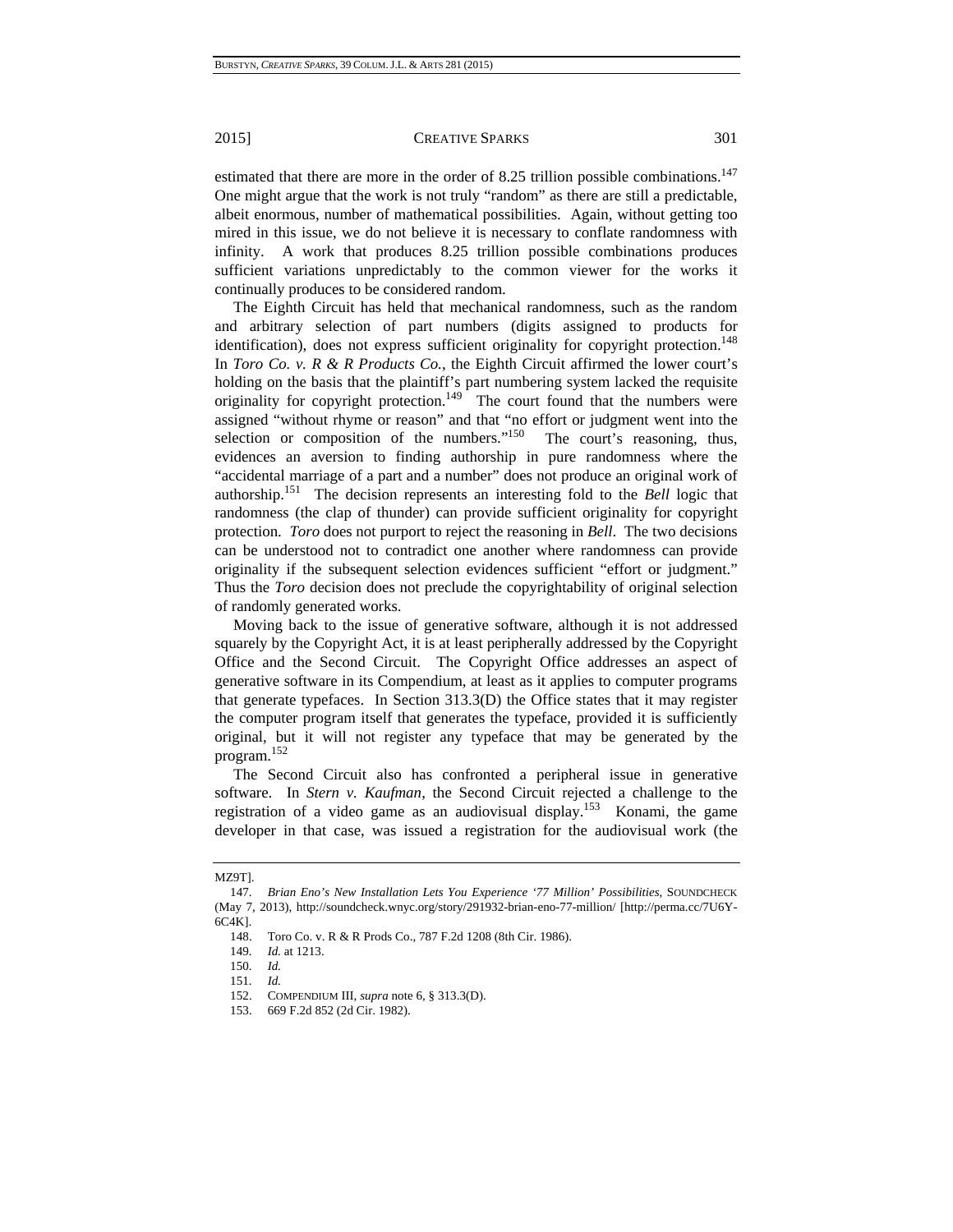"sights and sounds") in its "Scramble" game.<sup>154</sup> The challenger contended that because players of the game affect the audiovisual work every time it is played, Konami was only entitled to registration of the underlying program.<sup>155</sup> The court affirmed the preliminary injunction, finding that the audiovisual display, though "different each time the game is played," had sufficient originality to garner copyright protection independent of the underlying program.156 In other words, Konami was the author of the underlying program that was the author of the sights and sounds of the audiovisual display.

The issues presented by generative software are not conceptually inapposite in our discussion of authorship in works of nature. Without restating the arguments made prior, granting Slater and others who can satisfy the two-pronged test a copyright claim in their works comports with copyright jurisprudence and intuition. The same rationale is generally applicable to generative software.<sup>157</sup> But along with key similarities, there are key differences between the two.

An important and obvious difference between a generative program and works of nature is that the generative program itself is subject to copyright. Thus even where the author of a generative program is not the author-in-fact of the works generated by that program, there is still a straightforward segue or nexus between the underlying copyrightable work and the new works being generated. Konami had a copyright in the underlying program that made possible the variations in the audiovisual display. *Stern* then appears to embrace the logic of "to every cow her calf" when it comes to copyrighted works generating secondary copyrightable works.<sup>158</sup>

So the argument would go that the black macaque was not Slater's "cow" and, therefore, the monkey selfie is not his "calf." Where Konami had a copyright in the underlying program, Slater does not (and cannot) have a copyright in the pure act of giving a camera to a monkey or a canvas and paint set to an elephant. As discussed earlier, the Copyright Act does not extend protection to any procedure, process, or method of operation.<sup>159</sup>

But what is fascinating about *Stern*, Eno's "77 Million Paintings," and many other examples of software that are capable of generation is that they present a rupturing of the distinction between a process and copyrightable expression. A computer program is copyrightable as a literary work.<sup>160</sup> But when software is capable of (1) being itself copyrightable expression; and (2) generating

<sup>154</sup>*. Id.* at 854.

<sup>155</sup>*. Id.* at 855.

<sup>156</sup>*. Id.* at 856.

<sup>157</sup>*. Id*. ("Intuition and the principle of transitivity both suggest that the programmer of generative software is the logical owner of the copyright in the works generated by his or her software.")

<sup>158</sup>*. See* Golan v. Holder, 132 S. Ct. 873, 901–02 (2012) (Breyer, J., dissenting) (The "natural rights" view underlying European copyright law is "[p]remised on the idea that an author or inventor has an inherent right to the fruits of his labor, it mythically stems from a legendary 6th-century statement of King Diarmed 'to every cow her calf, and accordingly to every book its copy.'").

 <sup>159. 17</sup> U.S.C. § 102(b) (2012).

 <sup>160.</sup> Stern Elec., Inc. v. Kaufman, 669 F.2d 852, 855 n.3 (2d Cir. 1982) (citing 1 M. NIMMER, NIMMER ON COPYRIGHT § 2.04(C) (1981)). *See* COMPENDIUM III, *supra* note 6, § 721.1.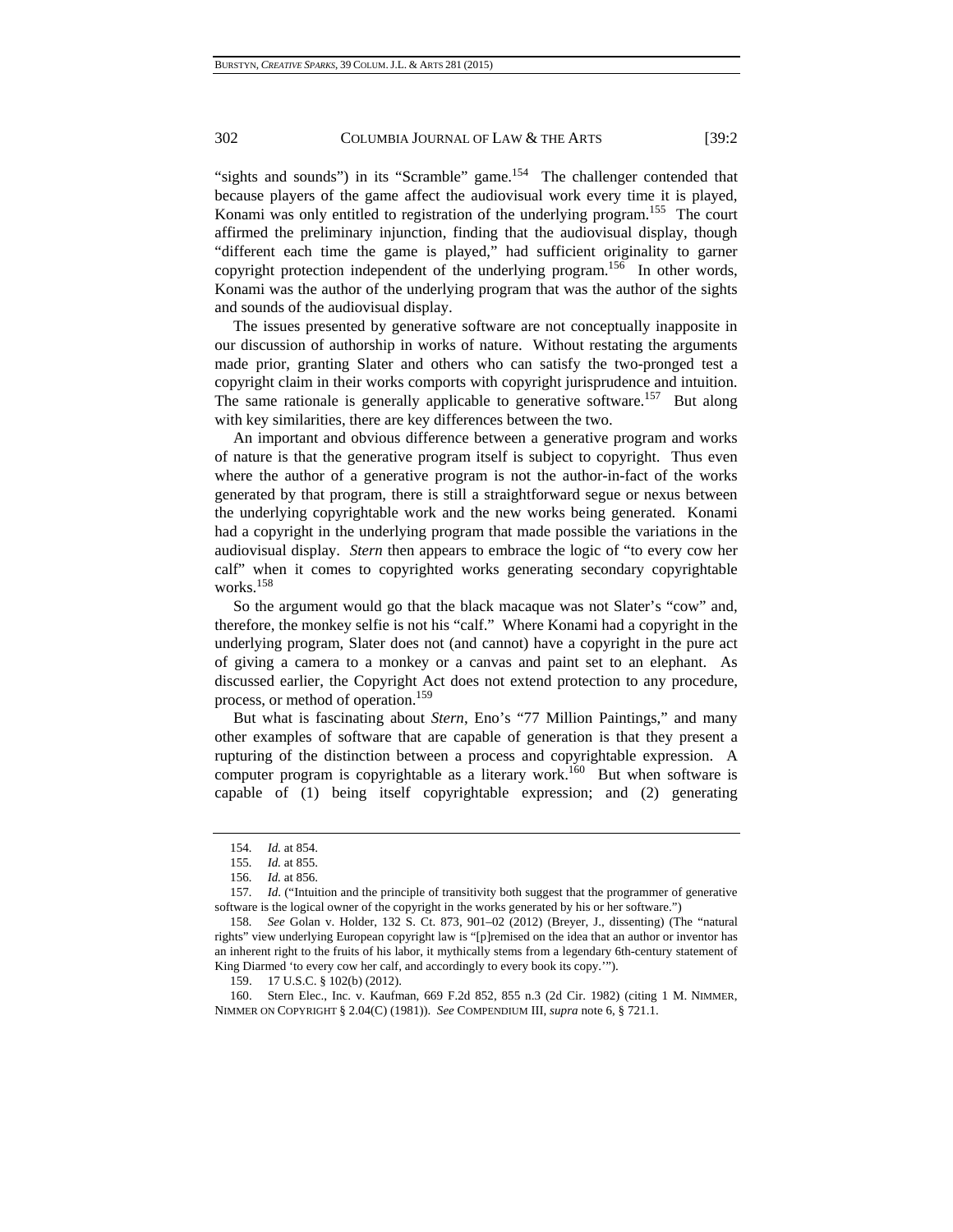copyrightable works, copyright would then seem to extend to a process or system of creation. The generative software or program is simultaneously copyrightable expression while serving as a method or system for producing additional copyrightable expression.

Opponents might scoff at the secondarily generated work being "copyrightable" at all, as we are once again confronted with the specter of "authorship." The generative software might strike one as too similar to the mechanical weaving process that "randomly produces irregular shapes" or patterns.<sup>161</sup> Although a human may have authored the underlying generative work, once it is set in motion there is conceivably little to no human intervention. This lies in the essence of what sets generative software apart from the camera in *Burrow-Giles*. The Court, addressing an argument about technology-assisted creation over 130 years ago, reasoned that the inert camera "mediated but neither negated nor co-opted the process of artistic production" which was the direct intellectual conception of the photographer.162

The inert camera in *Burrow-Giles* only can go so far, as it is still conceptually closer to the typewriter or paintbrush than to generative software. Presumably, the typewriter or camera is simply "employed as a tool to assist a human author."163 But to assert that a camera is always an inert tool without active human intervention is an overly reductive conclusion. An example of a camera functioning without active human intervention is "camera trapping." "Camera trappers" are photographers who set up motion sensing cameras that detect movement (presumably of wild animals) and begin recording.<sup>164</sup> The cameras are used to capture rarely seen moments of normally elusive animals.<sup>165</sup> Although the camera setup is designed to work without a human present pressing the shutter button, it still requires human oversight as the focus needs to be correct, the batteries need to be replaced, and the cables need to be maintained.<sup>166</sup>

Generative software and "camera trapping" allude to the vast number of situations in which technology's "contribution may be more conspicuous and the human authorship element less so."<sup>167</sup> Like the monkey selfie, a direct human author-in-fact is missing from the equation. But as shown above, the Second Circuit appears to recognize a form of authorship for a cognizable copyright claim where there is a nexus between the secondarily generated work and a human author. A human wrote the underlying and copyrightable code that generated the audiovisual display in *Stern*. Thus it was not a stretch of the imagination to find that Konami had authored the secondary work. If the Second Circuit's reasoning

 <sup>161.</sup> COMPENDIUM III, *supra* note 6, § 313.2.

 <sup>162.</sup> Bridy, *supra* note 143.

 <sup>163.</sup> Arthur R. Miller, *Copyright Protection for Computer Programs: Databased and Computer-Generated Works: Is Anything New Since CONTU?*, 106 HARV. L. REV. 977, 1045 (1993).

<sup>164</sup>*. 'Camera Trappers' Capture Elusive Wildlife in the San Gabriel Mountains*, CBS LOS ANGELES (Dec. 23, 2014), http://losangeles.cbslocal.com/2014/12/23/camera-trappers-capture-elusivewildlife-in-the-san-gabriel-mountains/ [http://perma.cc/BRP3-T3XV].

<sup>165</sup>*. Id.*

<sup>166</sup>*. Id.*

 <sup>167.</sup> Miller, *supra* note 163, at 1047.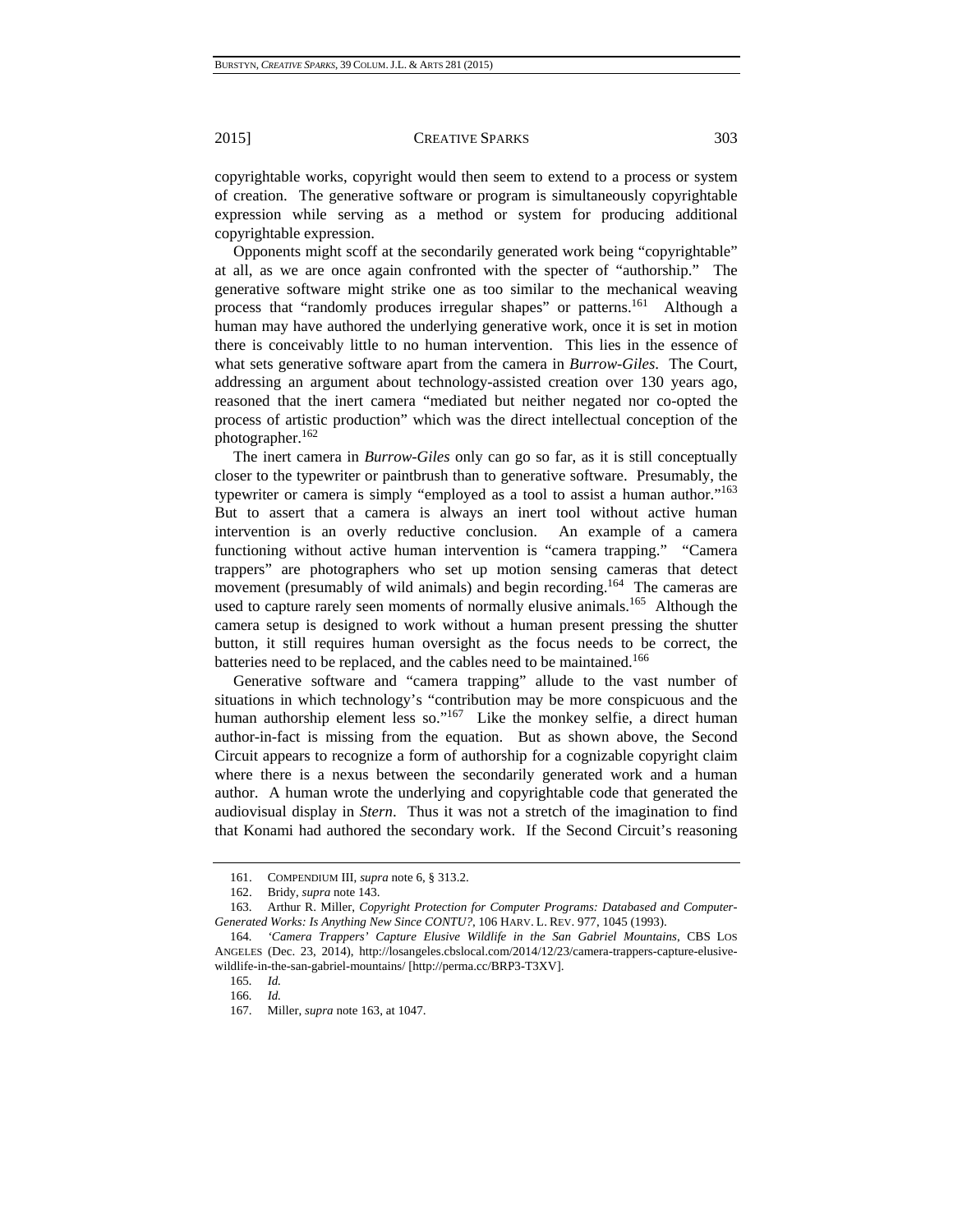can be extrapolated and applied to other forms of generative software outside of video game displays, then presumably the author of generative software that is subject to copyright would have copyright in the secondarily produced works as there is a clear nexus between the author of the underlying work and the secondarily produced works. The author of a program that could produce original poetry or eight trillion distinct images would be the author for copyright purposes. Moving even further, the "camera trappers" would be authors of any images the cameras captured, as "someone had to" buy the equipment, select a location, activate the motion sensing technology, adjust the focus, replace the batteries and so on.

That reasoning, though intuitively correct, is more nuanced than the Second Circuit acknowledges. As already pointed out, the reasoning begins to edge towards rupturing the distinction between an uncopyrightable method or process and copyrightable expression. At least for generative software, the software doubles as copyrightable expression and a method for producing copyrightable expression. Moreover, the secondarily produced works are capable of sufficient randomness that they are not the direct "original intellectual conceptions of the author."168 Although Eno can calculate the number of possible combinations of images and sounds that "77 Million Paintings" is capable of producing, mathematical foreseeability, at least as the Copyright Office and Eighth Circuit appear to assert, is not sufficient for copyright protection.

To illustrate, common sense demands the conclusion that there is a limited, albeit mathematically large, number of possible combinations of paint strokes and shapes an elephant may make when given a paintbrush, a canvas, and a can of blue paint. What the elephant may paint each time is potentially random in that it is difficult to predict what geometric shapes will be painted, but there are only so many possible variations. Although what the elephant paints may be virtually different every time, "many aspects of the sights and the sequence of their appearance remain constant." $169$  But as we know, the Copyright Office will not register copyright in a mural painted by an elephant or a photograph taken by a monkey.<sup>170</sup>

The video game display can be distinguished from the monkey selfie by pointing out that there is a human author behind the author-in-fact. Konami authored the underlying work that made the "Scramble" audiovisual display possible. Slater did not author the black macaque, although he did author or cause the situation in a sense as will be discussed below. Therefore, because the secondarily generated work is a product of a copyrightable work, the authorship for copyright holding purposes transfers over. But why the author of generative software is the rightful author of secondarily generated works and Slater or others who satisfy the twopronged test are not is unclear.

One might argue that the secondarily generated work is a derivative work of the

 <sup>168.</sup> COMPENDIUM III, *supra* note 6, § 306.

 <sup>169.</sup> Stern Elec., Inc. v. Kaufman, 669 F.2d 852, 856 (2d Cir. 1982).

 <sup>170.</sup> COMPENDIUM III, *supra* note 6, § 313.2.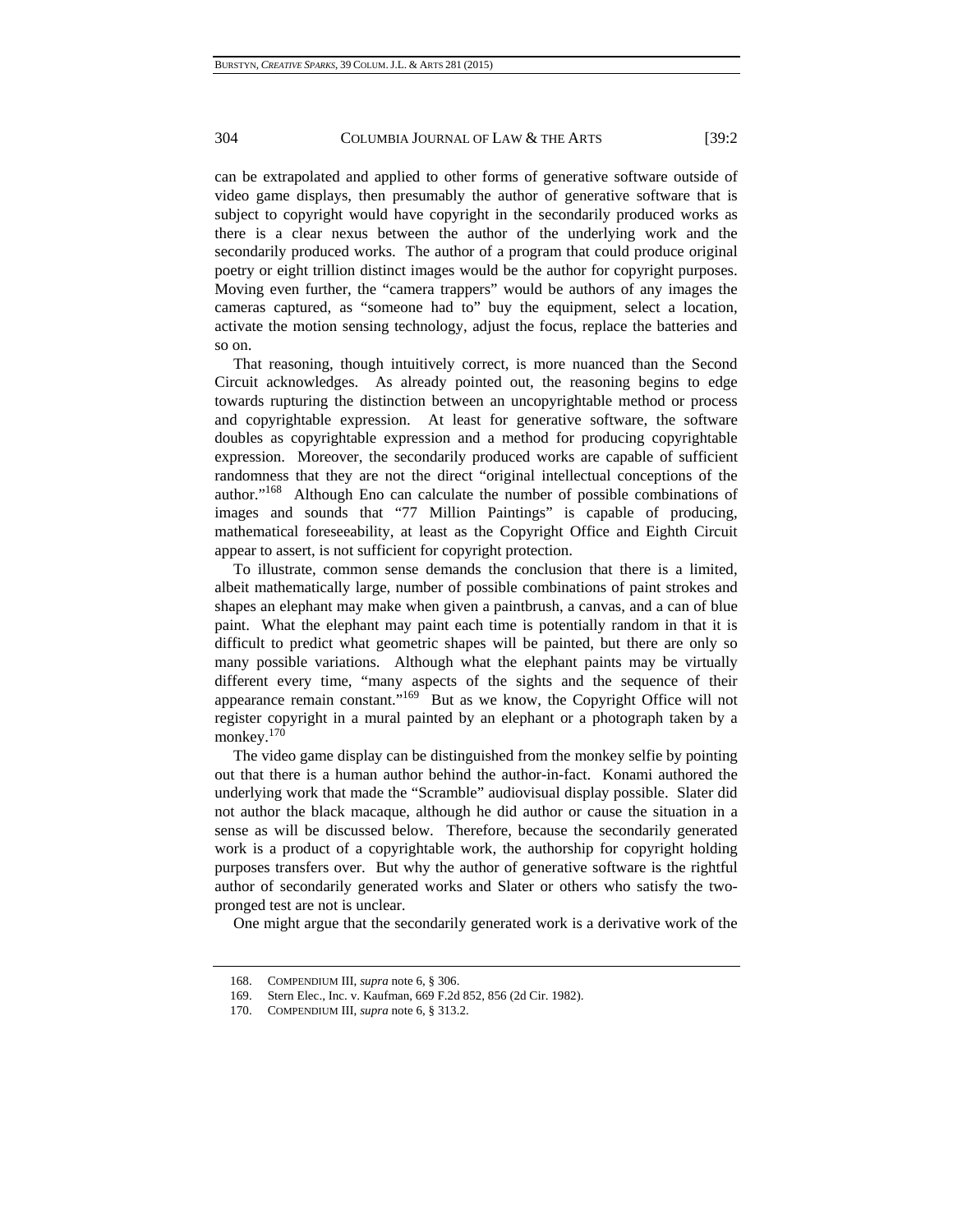underlying work.<sup>171</sup> But as Bridy points out, courts have interpreted the term to mean that a derivative work "must contain material taken from the preexisting work."<sup>172</sup> Many generative works function without incorporating any of the underlying code that constitutes the original expression.<sup>173</sup> The footage produced from "camera trapping" does not incorporate any of the underlying mechanisms (digital and/or physical) that enable the creation of the work.

Instead of attempting to squeeze secondarily generated works into a category of copyrightable works that may burst under the strain, such as derivative works or works made for hire, authorship can be attributed directly using the two-pronged test proposed in Part III. The attribution of authorship should make sense "not only in terms of doctrine, but also in terms of the realities of the world in which the question will have to be addressed." $174$  As with Slater and others, applying the proposed test should enable the attribution of authorship where authorship is due.

Beginning with the "camera trappers," the works created in that situation are most conceptually similar to the monkey selfie. We are presented with photographic images or video footage of an animal in which the animal was at least partially responsible for the creation of the work. In the monkey selfie, the black macaque held the camera and pressed the shutter button. In "camera trapping," the animals move within the gaze of the camera and thereby set off the motion sensor that begins the recording process. The "camera trappers" present a stronger case than Slater, as they had the intent for the footage to be created and the work is the result of their "original intellectual conception."175 But it still remains relevant that apart from the initial design, implementation and routine maintenance of the equipment, the camera becomes substantially autonomous and will record whenever an animal happens to enter its gaze.

"Camera trappers" should have no problem satisfying the two-pronged test. They constructed and set in motion the events that created the work by purchasing the equipment, choosing a location, setting up the equipment and performing routine maintenance. They then can exercise final authority over selecting what footage has aesthetic or cultural value and exhibit sufficient originality to have a cognizable copyright claim. Because animals in their natural habitats and routines are captured, we must again meet public domain concerns. As discussed in Slater's situation, concerns about the amount of raw material in the public domain being

 <sup>171. 17</sup> U.S.C. § 101 (2012) ("A 'derivative work' is a work based upon one or more preexisting works, such as a translation, musical arrangement, dramatization, fictionalization, motion picture version, sound recording, art reproduction, abridgment, condensation, or any other form in which a work may be recast, transformed, or adapted.").

 <sup>172.</sup> Bridy, *supra* note 143, at 25.

<sup>173</sup>*.* Bridy, *supra* note 143, at 25.

 <sup>174.</sup> Pamela Samuelson, *Allocating Ownership Rights in Computer-Generated Works*, 47 U. PITT. L. REV 1185, 1192 (1986).

<sup>175</sup>*. But see* Hayden Smith, *Can Monkey Who Took Grinning Self-Portrait Claim Copyright?*, METRO (July 14, 2011), http://metro.co.uk/2011/07/14/can-monkey-who-took-grinning-self-portraitclaim-copyright-77773/ [http://perma.cc/5UFJ-EKJR] ("It was my artistry and idea to leave them to play with the camera and it was all in my eyesight. I knew the monkeys were very likely to do this and I predicted it. I knew there was a chance of a photo being taken.").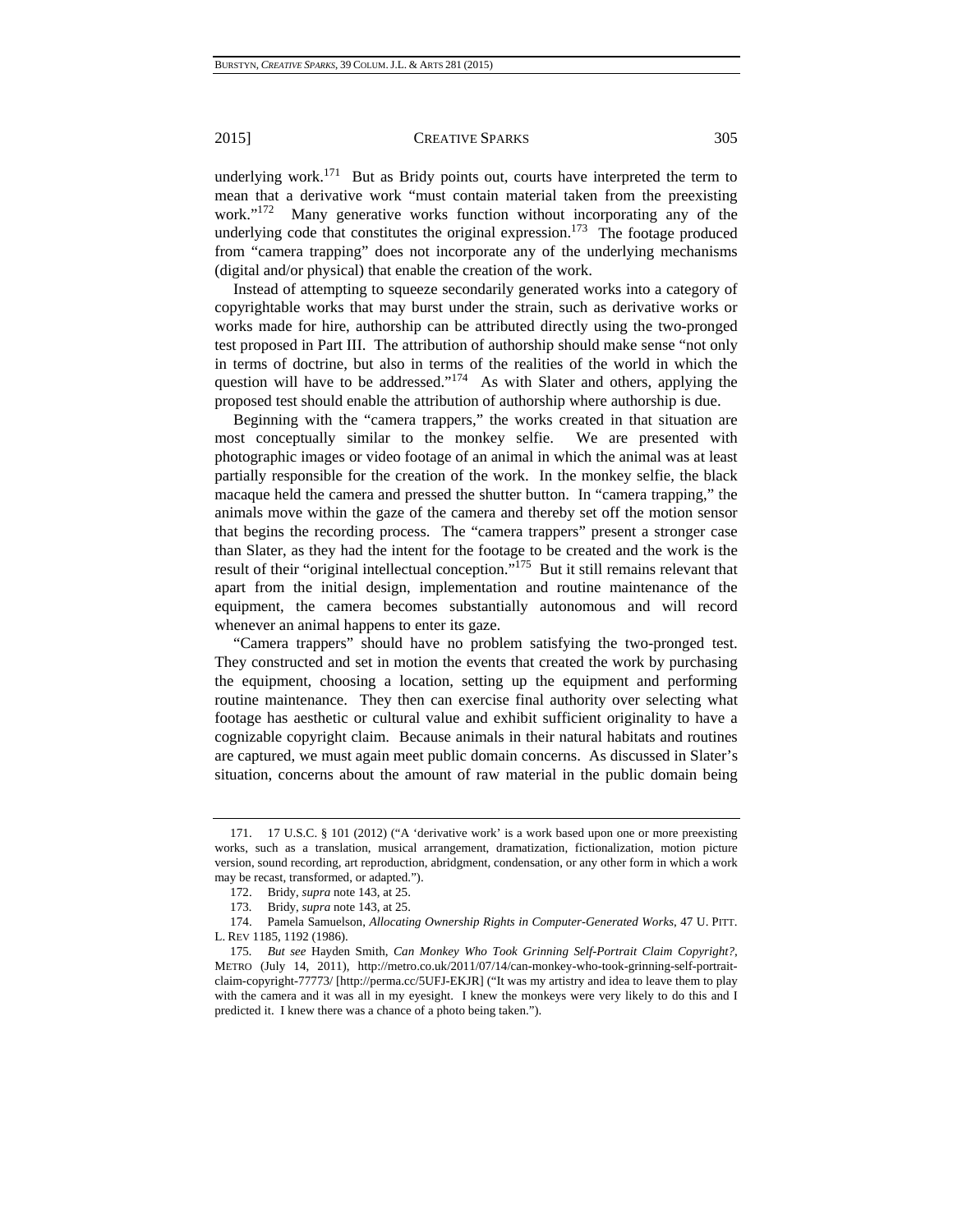reduced are unsubstantiated. The extent of copyright strengthens the public domain by encouraging creation and dissemination of new works. Footage of animals undisturbed by the presence of humans is especially useful for research and educational purposes and we should seek to encourage and reward those authors who invest time, energy, and creativity in making the works possible.

The argument may be made that the "camera trappers" had the intent of capturing the footage and it was foreseeable that the images they sought to capture would eventually be created, hence why some might feel more comfortable recognizing a legitimate copyright claim in "camera trapping" as opposed to Slater's situation. Approaching the copyright claim from this perspective seems inevitable, but cannot be squared with the Copyright Office's stance or *Bell*. The Compendium states that murals painted by elephants will not be registered.<sup>176</sup> Even if it is foreseeable that an elephant will paint something and it is given a paintbrush and canvas with that intent, it is irrelevant. Moreover, *Bell* recognized that initial intent was not necessary for copyright and that random or unpredictable occurrences could be adopted.

Generative software or technology that does not concern animal or nature related activity but raises similar authorship issues should also be subjected to the two-pronged test. The works produced by a mechanical weaving process or computer capable of writing poems that once set in motion "operates randomly or automatically," regardless of whether the secondarily generated work is the product of copyrightable expression, should be attributed to whomever the work owes its origin and exercised sufficient originality in the selection of the final work or its component parts.

Incorporating all of our previous arguments about incentivizing the creation and dissemination of works, intuition and common sense dictate that authorship is rightfully attributed to whoever can satisfy the two-pronged test. The programmer or creator of the technology is the "logical owner of the copyright in the works generated by his or her software." $177^\circ$  The programmer is the "originator."<sup>178</sup> Despite being the author of the author, the secondarily generated work "owes its origin" to the programmer. $179$ 

### **B. EMPLOYERS AND USERS OF GENERATIVE TECHNOLOGY**

Unlike the monkey selfie, generative technology brings employers and potential users to the forefront. Although the programmer is the "logical owner of the copyright," that assertion is always subject to the work made for hire doctrine, as with any other work, where the employer is considered the author for purposes of the Copyright Act.<sup>180</sup> Our consideration of generative technology and the two-

 <sup>176.</sup> COMPENDIUM III, *supra* note 6, § 313.2.

 <sup>177.</sup> Bridy, *supra* note 143, at 21.

 <sup>178.</sup> Burrow-Giles Lithographic Co. v. Sarony, 111 U.S. 53, 58 (1884).

<sup>179</sup>*. Id.*

 <sup>180. 17</sup> U.S.C. § 201(b) (2012) ("In the case of a work made for hire, the employer or other person for whom the work was prepared is considered the author for purposes of this title, and, unless the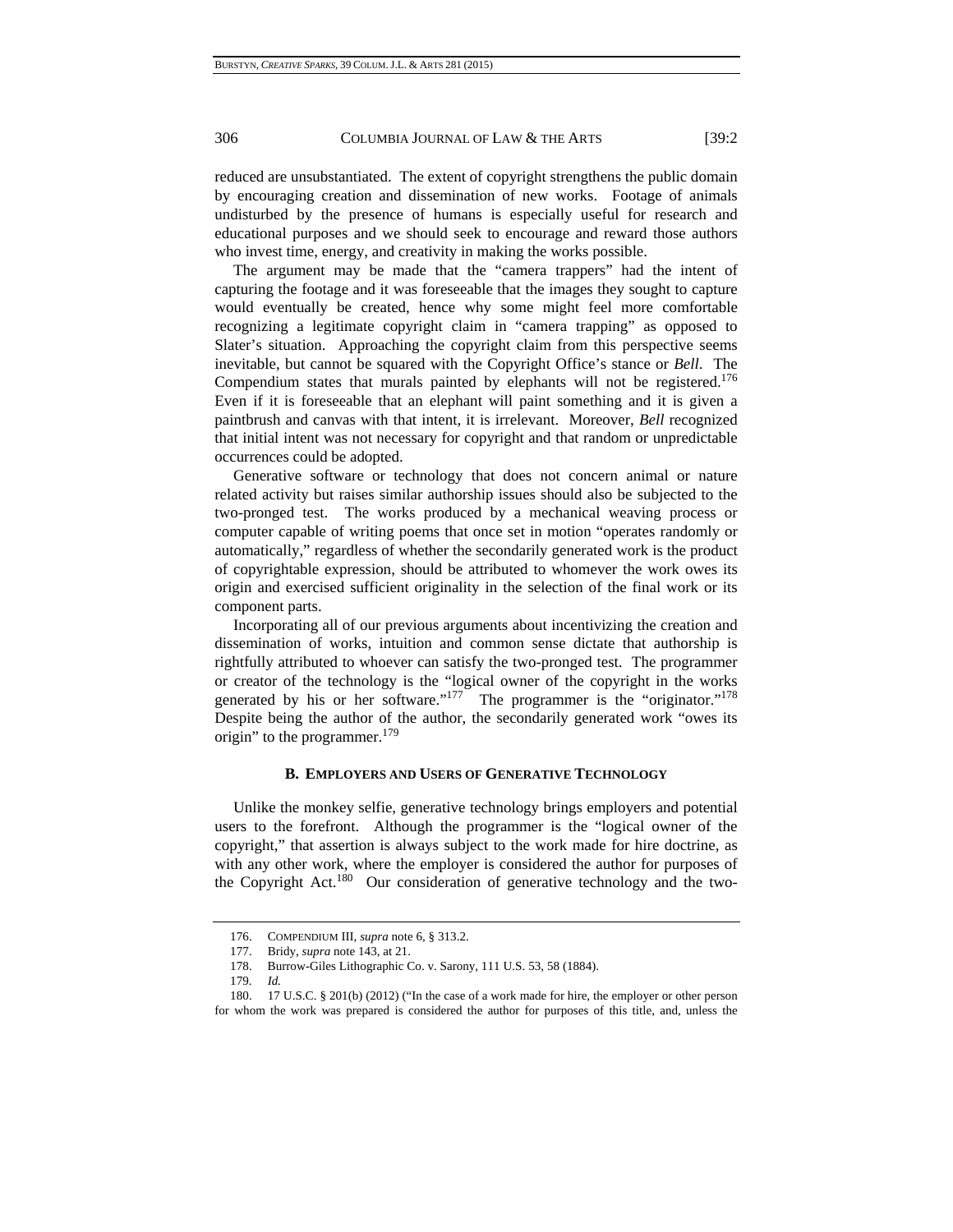pronged test do not purport to challenge the statutory framework or suggest that the statutory framework and other well established doctrines are preempted.

Users of generative technology, unlike employers, require a more detailed analysis. On the one hand, the programmer or creator of the generative technology is the logical owner of the copyright of any works that the technology produces. On the other hand, some generative technology begins to blur the line between an inert tool facilitating authorship and an autonomously functioning author.

On one end of the spectrum we have totally inert tools: the pencil or the paintbrush "by which the ideas in the mind of the author are given visible expression."<sup>181</sup> It would be silly to assert that pencil manufacturers hold the copyright in works created using their products. Otherwise, "copyright would explode."<sup>182</sup> Further down the spectrum we have cameras. Although photographs were challenged as "the mere mechanical reproduction of the physical features or outlines of some object," the Supreme Court found photographs to be copyrightable "so far as they are representatives of original intellectual conceptions of the author."<sup>183</sup> An author can utilize a camera as if it were a pen to express her ideas.

But technology has come a long way since Sarony thought to pose Oscar Wilde in 1882. As the "camera trappers" illustrate, cameras can be rigged to act largely autonomously. As we discussed earlier, human users of that technology still exercise sufficient control for authorship purposes. In 1966, Abraham Kaminstein, the Register of Copyrights, formulated the question as whether the work "is basically one of human authorship, with the computer merely being an assisting instrument" or whether the basic elements of authorship "were actually conceived and executed not by man but by a machine."184 The users of the technology utilize the camera's motion sensing technology to give visible expression to their ideas. Furthermore, users still must exercise originality in parsing through the footage to identify and select worthwhile content.

Further down the spectrum, getting closer to autonomous generative technology, we have video game displays and "77 Million Paintings." In *Stern*, the Second Circuit found that although the users will affect the audiovisual display every time it is played, "many aspects of the sights and the sequence of their appearance remain constant during each play of the game."185 Despite users having an actual effect on the audiovisual display, "the repetitive sequence of sights and sounds qualifie[d] for copyright protection."<sup>186</sup> There is no suggestion that individual players or users can claim any copyright in the audiovisual work they are orchestrating by interacting with the underlying code.

Similarly, although Eno's work is capable of randomly producing an enormous

parties have expressly agreed otherwise in a written instrument signed by them, owns all of the rights comprised in the copyright.").

<sup>181</sup>*. Burrow-Giles*, 111 U.S. at 58.

 <sup>182.</sup> Gaiman v. McFarlane, 360 F.3d 644, 658 (7th Cir. 2004).

<sup>183</sup>*. Burrow-Giles*, 111 U.S. at 58–59.

 <sup>184.</sup> COPYRIGHT OFFICE, SIXTY-EIGHTH ANNUAL REPORT OF THE REGISTER OF COPYRIGHTS 7 (1966), http://www.copyright.gov/reports/annual/archive/ar-1965.pdf [http://perma.cc/Z6Y4-726B].

 <sup>185.</sup> Stern Elec., Inc. v. Kaufman, 669 F.2d 852, 856 (2d Cir. 1982).

<sup>186</sup>*. Id.*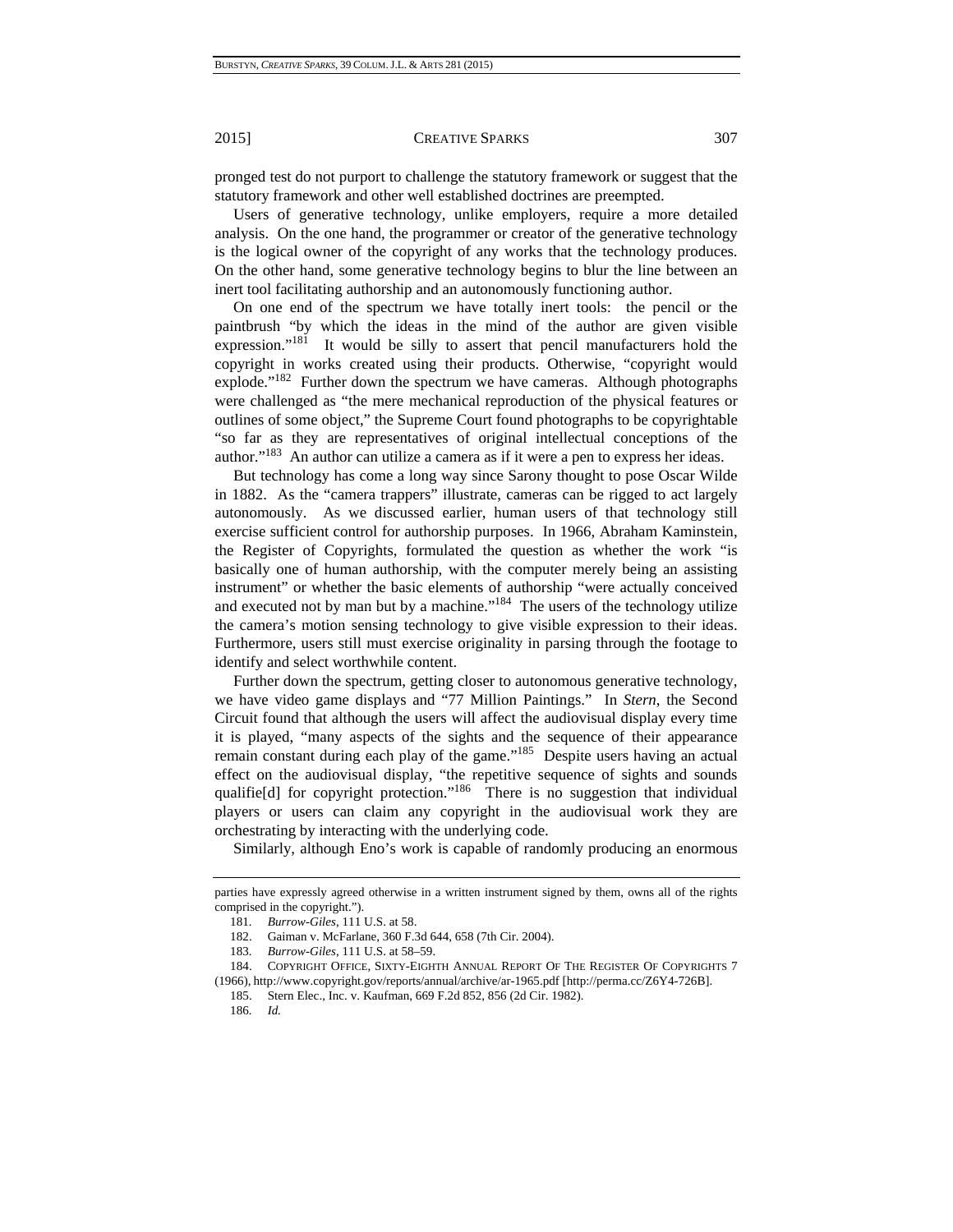number of different works, certain aspects remain constant. The underlying art and sound is fixed on the DVD and there are a set number of combinations that can possibly be produced. Although the individual user activates the work, there is no intervention beyond that. The user is only performing the work, or rather performing the works as they are randomly generated. Eno's copyright in the secondarily generated works should be a nonissue. He certainly has copyright in the underlying works that "77 Million Paintings" layers into new works. The process of constantly layering old works into new ones was Eno's original intellectual conception and "77 Million Paintings" is the visible expression of that idea. He of course cannot stop others from making works using a similar process.

And on the other end of the spectrum, opposite pencils and paintbrushes, is totally autonomous generative technology. A prime example of technology working autonomously (or close to it) is BRUTUS, a "silicon author able to generate stories that would be regarded as creative."<sup>187</sup> Although BRUTUS may not be coming to retailers anytime soon, products with similar capabilities may soon be implicated. Technology like BRUTUS is unlike the inert tool such as the pencil or camera in that it is not giving direct visible expression to a human author's intellectual conceptions. It seems closer to "Scramble" and "77 Million Paintings" in that it is acting on underlying code, written by a human, to create something new.

Looking abroad for answers, in both the United Kingdom and New Zealand copyright in such works vests in "the person by whom the arrangements necessary for the creation of the work are undertaken."188 Like the "without any creative input or intervention from a human author" language in the Compendium, it is unclear what "arrangements" or "input" is necessary at which stage of the creative process. The coder of the underlying generative software always makes the necessary arrangements for the creation of secondarily generated works. Thus, it is implied that a user can never secure copyright. The Compendium is seemingly more open to user intervention, perhaps where the user gives the generative technology initial parameters for the creation or edits the work after it has been produced.

Thus, it is conceivable that different levels of autonomy in generative technology can (and do) exist and thereby create different allocations of authorship. The motion sensing camera clearly facilitates the visible expression of the user's intellectual conception, despite the manufacturer producing a tool that can function without constant human oversight. Similarly, "Scramble" and "77 Million Paintings" are the intellectual conceptions of Konami and Eno respectively. Both continue to function and create completely apart from the original author, but

 <sup>187.</sup> SELMER BRINGSJORD & DAVID A. FERRUCCI, ARTIFICIAL INTELLIGENCE AND LITERARY CREATIVITY: INSIDE THE MIND OF BRUTUS, A STORYTELLING MACHINE, at 6, xxiii (Psychology Press 1999).

 <sup>188.</sup> Copyright, Designs, and Patents Act, 1988, c. 48, § 9(3) (U.K.), http:// www.legislation.gov.uk/ukpga/1988/48/pdfs/ukpga\_1988048\_en.pdf [http://perma.cc/H3WR-HGN2]; Copyright Act of 1994, § 5 (N.Z.), http://www.legislation.govt.nz/act/public/1994/0143/latest/ whole.html [http://perma.cc/2F52-2L28]; Bridy, *supra* note 143, at 26.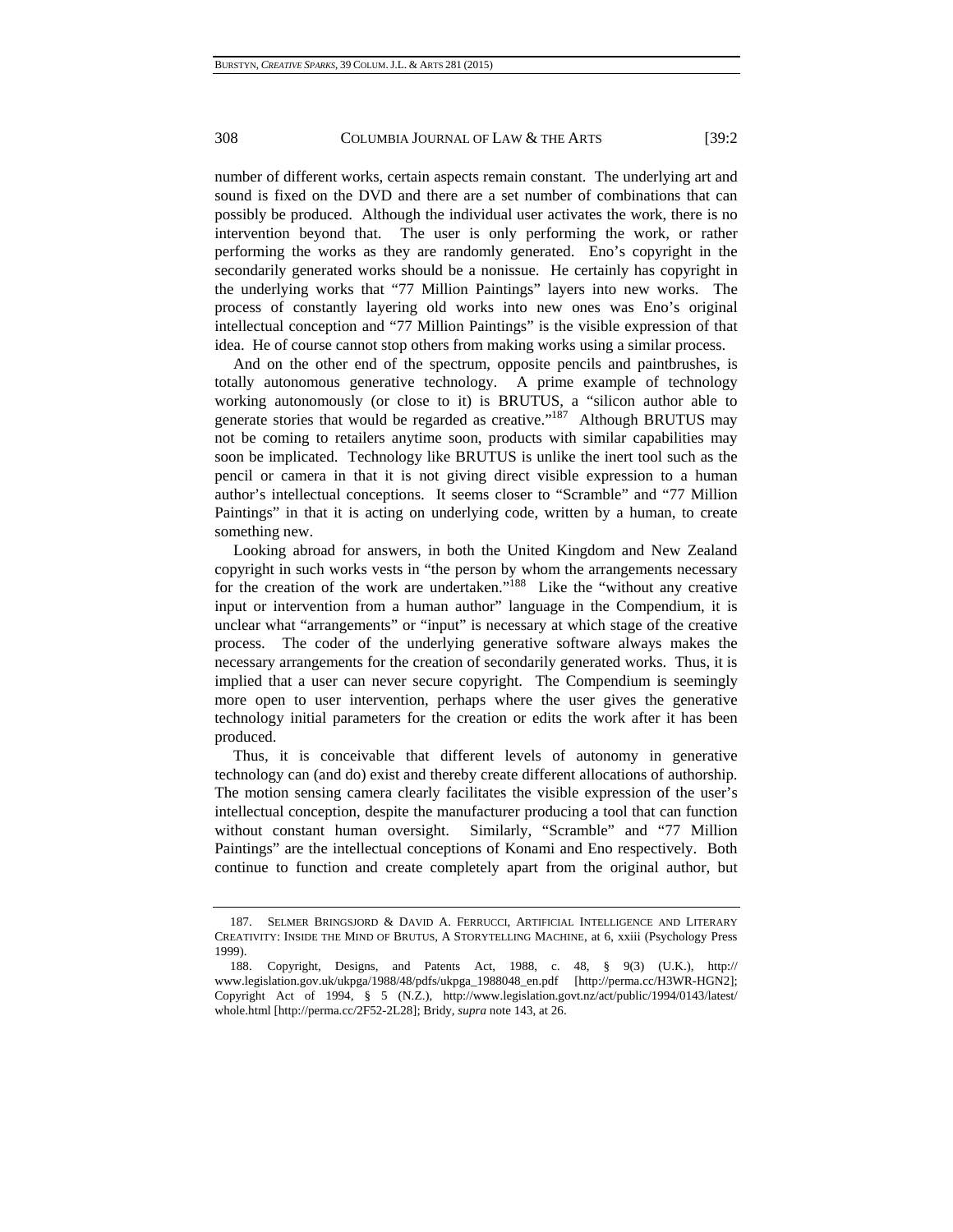granting copyright to the user or the public would be unfair and inconsistent with the statute and its objectives.

Technology like BRUTUS presents more nuanced issues. A user of a BRUTUS-esque technology who simply presses "start" and produces an original work does not appear to be the "right kind of author," if there is one. A user who is simply in possession of generative technology that requires no participation beyond pressing the power button does not generally implicate situations in which an injustice is being served by denying a copyright claim in any of the works that are generated. But, an argument may be raised that the user satisfies the two-pronged test by setting in motion the events that culminate in the creation of the work and then exercising sufficient originality in its selection.

Because users of generative technology will not generally exhibit "the right type of authorship," application of the two-pronged test can be defeated on the grounds that the user has not sufficiently constructed the events that led to the generation of the work. The consumer who purchases "77 Million Paintings," puts the DVD into his DVD player and pushes the play button has in a sense set in motion the events that generated the work, but his contribution is *de minimis*. The *Stern* decision's reluctance to discuss any attribution of authorship to the player who selects "the route and speed . . . for his spaceship and the timing and accuracy of his release of his craft's bombs and lasers" indicates that users of generative technology, even when their contribution partially determines the expression of the work, have significant barriers to claiming any authorship.<sup>189</sup> The user in these instances simply has not constructed the component parts or events to warrant any attribution of authorship.

It is conceivable that generative technology that is less autonomous than BRUTUS, but less inert than a camera may hit the markets. This technology may blur the line between facilitating human expression and independently creating original works. An example one can imagine is a more advanced Mad Libs™.190 A user of a product that is capable of producing original expression with sufficient creative human input may have a cognizable copyright claim where the product still acts largely as a tool. In applying the two-pronged authorship test, a user may satisfy both prongs by making sufficient contribution to the events that ultimately produce the work and exercising sufficient originality by way of artistic selection.

And finally, it is worth noting that generative technology can always be subject to explicit or implicit licensing. Depending on how the generative technology in question tips the scales, whether it is predominantly a tool to facilitate human expression or it is predominantly autonomous, courts may deem it reasonable to find that the programmer or manufacturer granted users an implicit license to reproduce or distribute works that are generated.

<sup>189</sup>*. Stern*, 669 F.2d at 856.

 <sup>190.</sup> Mad Libs™ is a series of book products containing pre-written stories with key words left out. Users fill in the blanks and "[h]ilarity reign[s]." *See* Leonard Stern, *History*, MAD LIBS, http:// www.madlibs.com/history [http://perma.cc/3NLM-KU6T].